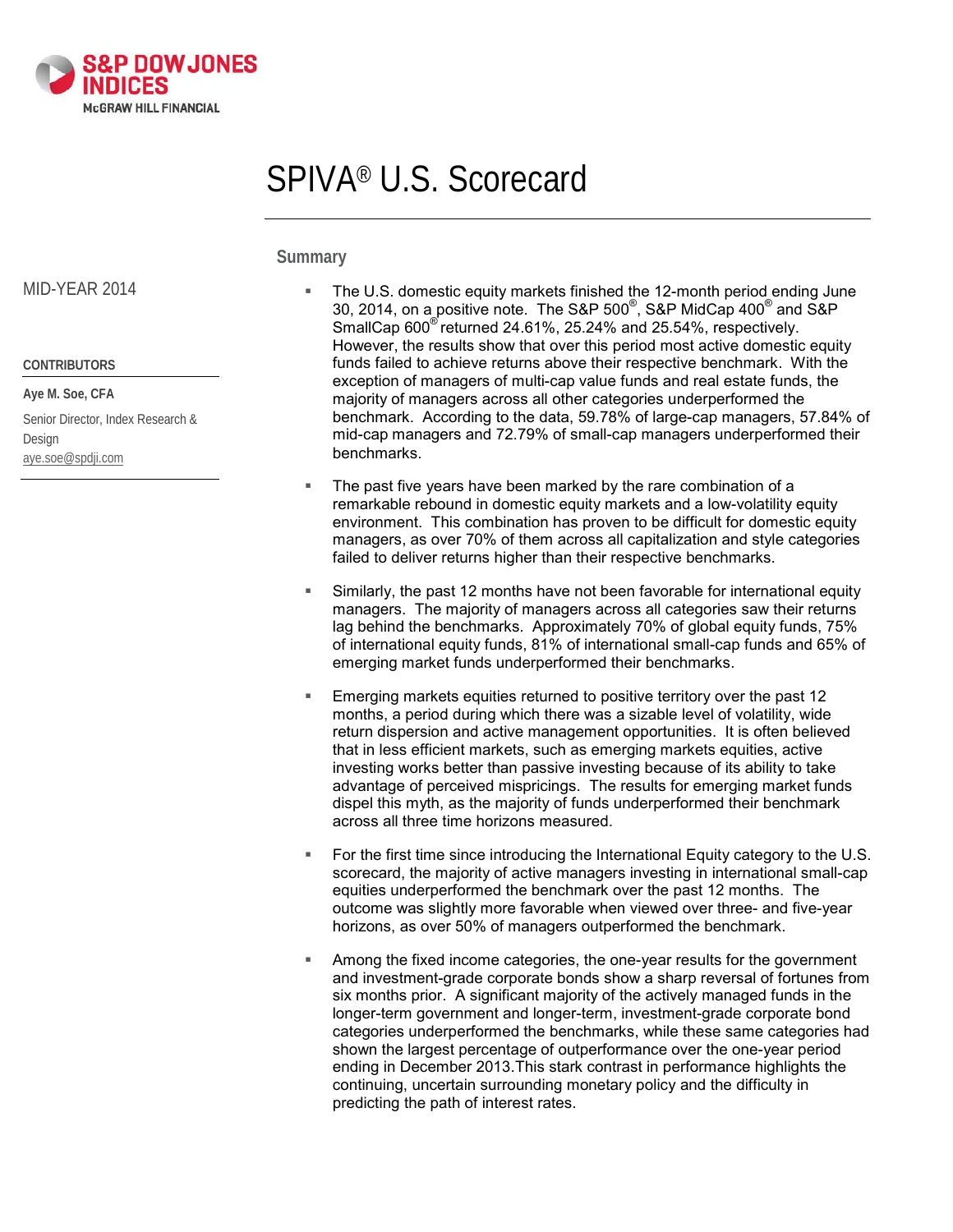- In general, the results for actively managed fixed income funds is mixed depending on the time period being measured. However, there are a couple of consistent trends. Funds investing in high-yield and emerging market debt sectors continue to underperform the benchmarks over near-, mid- and longerterm horizons. At the same time, active funds investing in shorter-term and intermediate-term investment-grade corporate bonds and the national muni sectors appear to have done well consistently over one-, three- and five-year horizons.
- Funds disappear at a meaningful rate. Over the past five years, nearly 25% of domestic equity funds, 24% of global/international equity funds and 17% of fixed income funds have been merged or liquidated. This finding highlights the importance of addressing survivorship bias in mutual fund analysis.

### **A Unique Scorecard For The Active Versus Passive Debate**

There is nothing novel about the index versus active debate. It has been a contentious subject for decades, and there are few strong believers on both sides, with the vast majority of investors falling somewhere in between. Since its first publication 11 years ago, the SPIVA Scorecard has served as the de facto scorekeeper of the active versus passive debate. Over the last decade, we have heard passionate arguments from believers in both camps when headline numbers have deviated from their beliefs.

Beyond the SPIVA Scorecard's widely cited headline numbers is a rich data set that addresses issues related to measurement techniques, universe composition and fund survivorship that are far less frequently discussed, but are often far more fascinating. These data sets are rooted in the following fundamental principles of the SPIVA Scorecard, with which regular readers will be familiar.

- **Survivorship bias correction:** Many funds might be liquidated or merged during a period of study. However, for someone making an investment decision at the beginning of the period, these funds are part of the opportunity set. Unlike other commonly available comparison reports, SPIVA Scorecards account for the entire opportunity set–not just the survivors–thereby eliminating survivorship bias.
- **Apples-to-apples comparison:** Fund returns are often compared to popular benchmarks such as the S&P 500, regardless of size or style classification. SPIVA Scorecards avoid this pitfall by measuring a fund's returns against the returns of a benchmark appropriate for that particular investment category.
- **Asset-weighted returns:** Average returns for a fund group are often calculated using only equal weighting, which results in the returns of a USD 10 billion fund affecting the average in the same manner as the returns of a USD 10 million fund. An accurate representation of how investors fared in a particular period can be ascertained by calculating weighted average returns where each fund's return is weighted by net assets. SPIVA Scorecards show both equal- and asset-weighted averages.
- **Style consistency:** SPIVA Scorecards measure style consistency for each style category across different time horizons. Style consistency is an important metric because style drift (the tendency of funds to diverge from their initial investment categorization) can have an impact on asset allocation decisions.
- **Data cleaning:** SPIVA Scorecards avoid double counting multiple share classes in all count-based calculations, using only the share class with greater assets. Since this is meant to be a scorecard for active managers, index funds, leveraged and inverse funds and other index-linked products are excluded.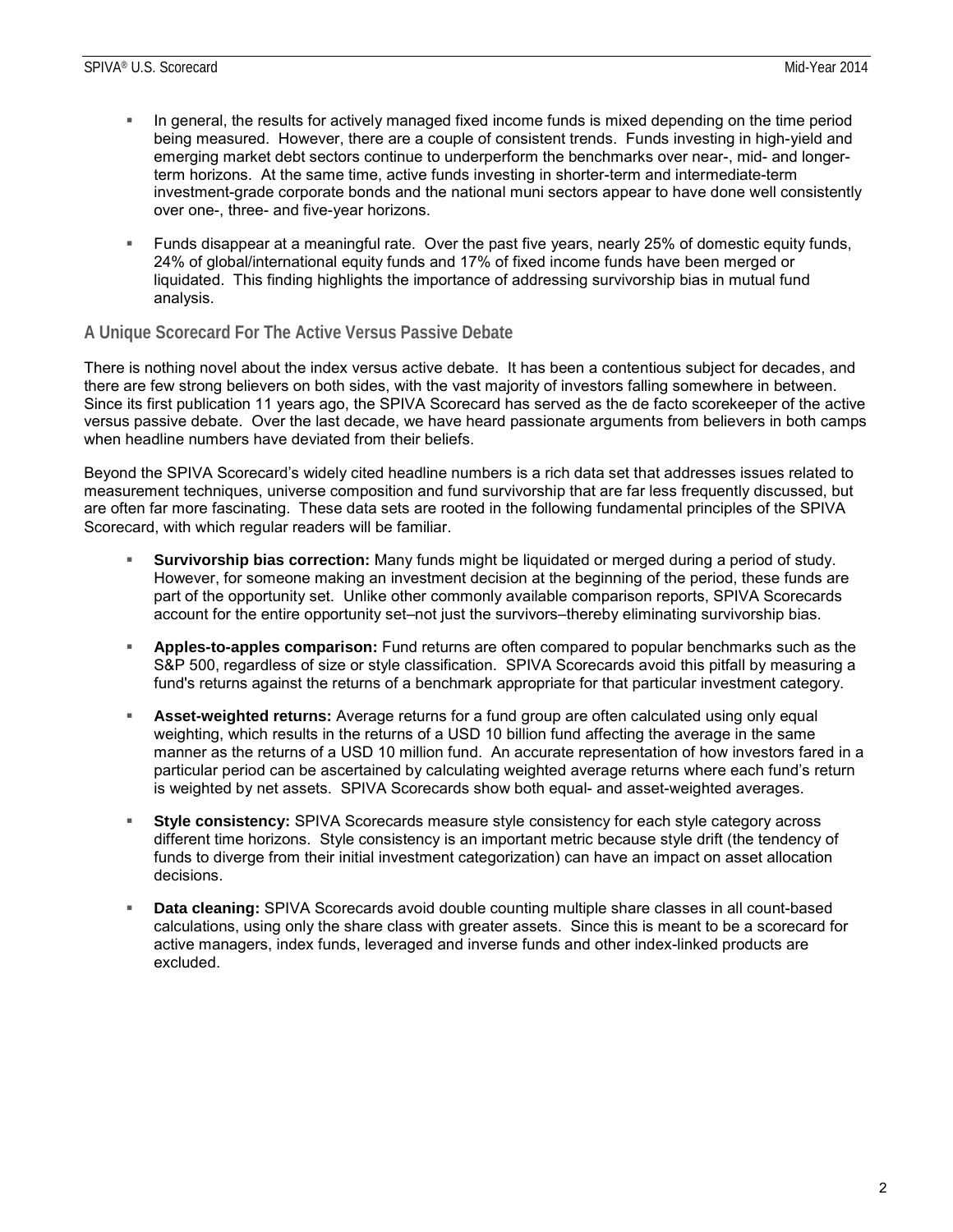# **Reports**

| Report 1: Percentage of U.S. Equity Funds Outperformed by Benchmarks |                                     |              |                |               |  |
|----------------------------------------------------------------------|-------------------------------------|--------------|----------------|---------------|--|
| <b>Fund Category</b>                                                 | <b>Comparison Index</b>             | One-Year (%) | Three-Year (%) | Five-Year (%) |  |
| All Domestic Equity Funds                                            | S&P Composite 1500                  | 60.20        | 85.92          | 73.56         |  |
|                                                                      |                                     |              |                |               |  |
| All Large-Cap Funds                                                  | S&P 500                             | 59.78        | 84.94          | 86.94         |  |
| All Mid-Cap Funds                                                    | S&P MidCap 400                      | 57.84        | 77.17          | 87.55         |  |
| All Small-Cap Funds                                                  | S&P SmallCap 600                    | 72.79        | 91.56          | 87.87         |  |
| All Multi-Cap Funds                                                  | S&P Composite 1500                  | 60.05        | 86.10          | 82.26         |  |
|                                                                      |                                     |              |                |               |  |
| Large-Cap Growth Funds                                               | S&P 500 Growth                      | 63.92        | 89.94          | 85.92         |  |
| Large-Cap Core Funds                                                 | S&P 500                             | 59.36        | 83.41          | 89.87         |  |
| Large-Cap Value Funds                                                | <b>S&amp;P 500 Value</b>            | 50.43        | 76.38          | 82.42         |  |
|                                                                      |                                     |              |                |               |  |
| Mid-Cap Growth Funds                                                 | S&P MidCap 400 Growth               | 51.70        | 77.78          | 92.63         |  |
| Mid-Cap Core Funds                                                   | S&P MidCap 400                      | 58.09        | 72.66          | 85.53         |  |
| Mid-Cap Value Funds                                                  | S&P MidCap 400 Value                | 64.94        | 82.14          | 81.42         |  |
|                                                                      |                                     |              |                |               |  |
| Small-Cap Growth Funds                                               | S&P SmallCap 600 Growth             | 76.53        | 90.18          | 91.13         |  |
| Small-Cap Core Funds                                                 | S&P SmallCap 600                    | 72.06        | 87.63          | 90.61         |  |
| Small-Cap Value Funds                                                | S&P SmallCap 600 Value              | 68.00        | 91.74          | 78.32         |  |
|                                                                      |                                     |              |                |               |  |
| Multi-Cap Growth Funds                                               | S&P Composite 1500 Growth           | 55.50        | 94.84          | 81.74         |  |
| Multi-Cap Core Funds                                                 | S&P Composite 1500                  | 68.35        | 86.04          | 84.41         |  |
| Multi-Cap Value Funds                                                | S&P Composite 1500 Value            | 30.89        | 72.44          | 81.33         |  |
|                                                                      |                                     |              |                |               |  |
| <b>Real Estate Funds</b>                                             | S&P US Real Estate Investment Trust | 41.67        | 91.18          | 91.55         |  |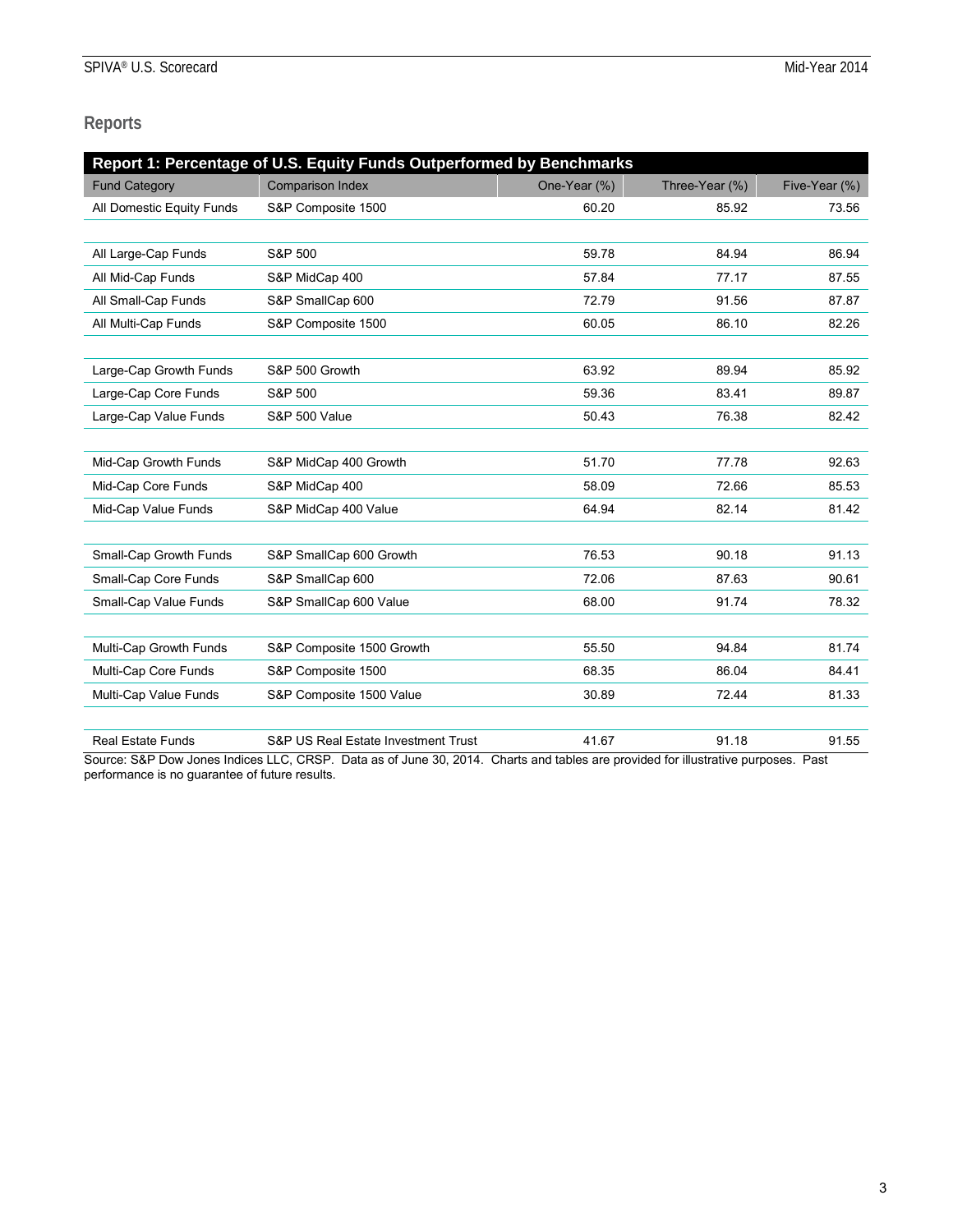| Report 2: Survivorship and Style Consistency of U.S. Equity Funds |                       |                  |                       |  |  |
|-------------------------------------------------------------------|-----------------------|------------------|-----------------------|--|--|
| <b>Fund Category</b>                                              | No. of Funds at Start | Survivorship (%) | Style Consistency (%) |  |  |
| One-Year                                                          |                       |                  |                       |  |  |
| All Domestic Funds                                                | 2804                  | 95.51            | 88.37                 |  |  |
|                                                                   |                       |                  |                       |  |  |
| All Large-Cap Funds                                               | 1069                  | 94.67            | 89.8                  |  |  |
| All Mid-Cap Funds                                                 | 389                   | 95.63            | 84.83                 |  |  |
| All Small-Cap Funds                                               | 610                   | 95.57            | 89.51                 |  |  |
| All Multi-Cap Funds                                               | 736                   | 96.60            | 87.23                 |  |  |
|                                                                   |                       |                  |                       |  |  |
| Large-Cap Growth Funds                                            | 316                   | 93.04            | 88.29                 |  |  |
| Large-Cap Blend Funds                                             | 406                   | 94.58            | 86.95                 |  |  |
| Large-Cap Value Funds                                             | 347                   | 96.25            | 94.52                 |  |  |
|                                                                   |                       |                  |                       |  |  |
| Mid-Cap Growth Funds                                              | 176                   | 94.89            | 89.2                  |  |  |
| Mid-Cap Blend Funds                                               | 136                   | 95.59            | 78.68                 |  |  |
| Mid-Cap Value Funds                                               | 77                    | 97.40            | 85.71                 |  |  |
|                                                                   |                       |                  |                       |  |  |
| Small-Cap Growth Funds                                            | 213                   | 94.84            | 92.49                 |  |  |
| Small-Cap Blend Funds                                             | 272                   | 96.69            | 89.71                 |  |  |
| Small-Cap Value Funds                                             | 125                   | 94.40            | 84.00                 |  |  |
|                                                                   |                       |                  |                       |  |  |
| Multi-Cap Growth Funds                                            | 218                   | 95.87            | 85.32                 |  |  |
| Multi-Cap Core Funds                                              | 395                   | 96.71            | 89.11                 |  |  |
| Multi-Cap Value Funds                                             | 123                   | 97.56            | 84.55                 |  |  |
|                                                                   |                       |                  |                       |  |  |
| <b>Real Estate Funds</b>                                          | 144                   | 97.22            | 97.22                 |  |  |
| Three-Year                                                        |                       |                  |                       |  |  |
| All Domestic Funds                                                | 2905                  | 83.89            | 64.1                  |  |  |
|                                                                   |                       |                  |                       |  |  |
| All Large-Cap Funds                                               | 1102                  | 81.85            | 66.70                 |  |  |
| All Mid-Cap Funds                                                 | 403                   | 84.62            | 60.55                 |  |  |
| All Small-Cap Funds                                               | 616                   | 86.85            | 69.16                 |  |  |
| All Multi-Cap Funds                                               | 784                   | 84.06            | 58.29                 |  |  |
|                                                                   |                       |                  |                       |  |  |
| Large-Cap Growth Funds                                            | 348                   | 81.03            | 68.39                 |  |  |
| Large-Cap Blend Funds                                             | 428                   | 80.84            | 62.85                 |  |  |
| Large-Cap Value Funds                                             | 326                   | 84.05            | 69.94                 |  |  |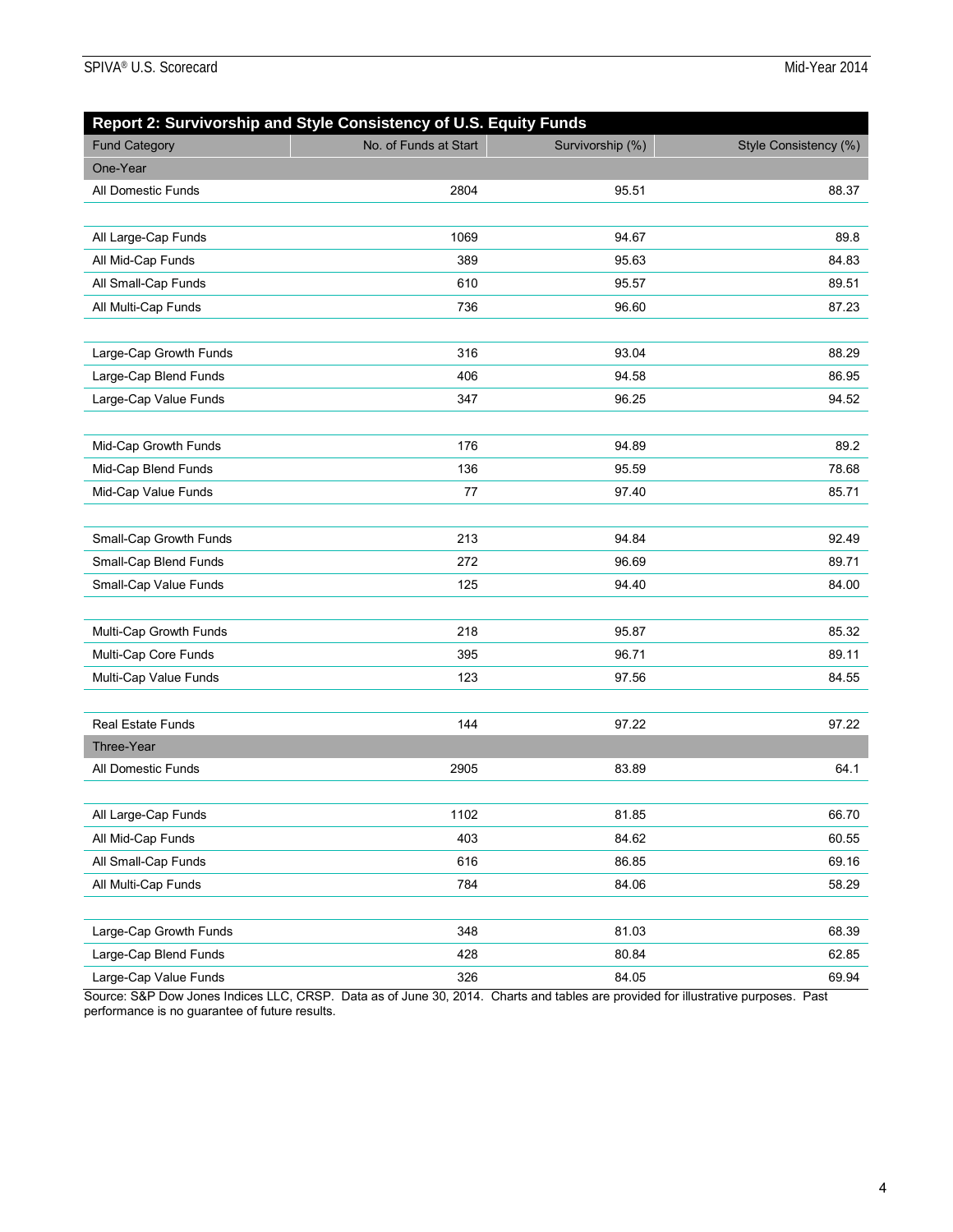| Report 2: Survivorship and Style Consistency of U.S. Equity Funds (cont.) |                       |                  |                       |
|---------------------------------------------------------------------------|-----------------------|------------------|-----------------------|
| <b>Fund Category</b>                                                      | No. of Funds at Start | Survivorship (%) | Style Consistency (%) |
| Three-Year                                                                |                       |                  |                       |
| Mid-Cap Growth Funds                                                      | 180                   | 84.44            | 71.11                 |
| Mid-Cap Blend Funds                                                       | 139                   | 82.01            | 53.24                 |
| Mid-Cap Value Funds                                                       | 84                    | 89.29            | 50.00                 |
|                                                                           |                       |                  |                       |
| Small-Cap Growth Funds                                                    | 224                   | 83.04            | 76.34                 |
| Small-Cap Blend Funds                                                     | 283                   | 87.99            | 67.14                 |
| Small-Cap Value Funds                                                     | 109                   | 91.74            | 59.63                 |
|                                                                           |                       |                  |                       |
| Multi-Cap Growth Funds                                                    | 213                   | 84.04            | 58.22                 |
| Multi-Cap Core Funds                                                      | 444                   | 84.23            | 61.94                 |
| Multi-Cap Value Funds                                                     | 127                   | 83.46            | 45.67                 |
|                                                                           |                       |                  |                       |
| <b>Real Estate Funds</b>                                                  | 136                   | 95.59            | 95.59                 |
| Five-Year                                                                 |                       |                  |                       |
| All Domestic Funds                                                        | 3026                  | 74.98            | 51.62                 |
|                                                                           |                       |                  |                       |
| All Large-Cap Funds                                                       | 1087                  | 72.59            | 56.39                 |
| All Mid-Cap Funds                                                         | 482                   | 74.27            | 45.02                 |
| All Small-Cap Funds                                                       | 668                   | 77.4             | 56.74                 |
| All Multi-Cap Funds                                                       | 789                   | 76.68            | 44.74                 |
|                                                                           |                       |                  |                       |
| Large-Cap Growth Funds                                                    | 355                   | 73.8             | 58.31                 |
| Large-Cap Blend Funds                                                     | 385                   | 70.91            | 55.06                 |
| Large-Cap Value Funds                                                     | 347                   | 73.2             | 55.91                 |
|                                                                           |                       |                  |                       |
| Mid-Cap Growth Funds                                                      | 217                   | 70.05            | 53.92                 |
| Mid-Cap Blend Funds                                                       | 152                   | 75               | 41.45                 |
| Mid-Cap Value Funds                                                       | 113                   | 81.42            | 32.74                 |
|                                                                           |                       |                  |                       |
| Small-Cap Growth Funds                                                    | 248                   | 75.4             | 63.31                 |
| Small-Cap Blend Funds                                                     | 277                   | 77.26            | 57.76                 |
| Small-Cap Value Funds                                                     | 143                   | 81.12            | 43.36                 |
|                                                                           |                       |                  |                       |
| Multi-Cap Growth Funds                                                    | 219                   | 75.34            | 43.38                 |
| Multi-Cap Core Funds                                                      | 404                   | 76.24            | 52.48                 |
| Multi-Cap Value Funds                                                     | 166                   | 79.52            | 27.71                 |
|                                                                           |                       |                  |                       |
| Real Estate Funds                                                         | 142                   | 88.03            | 88.03                 |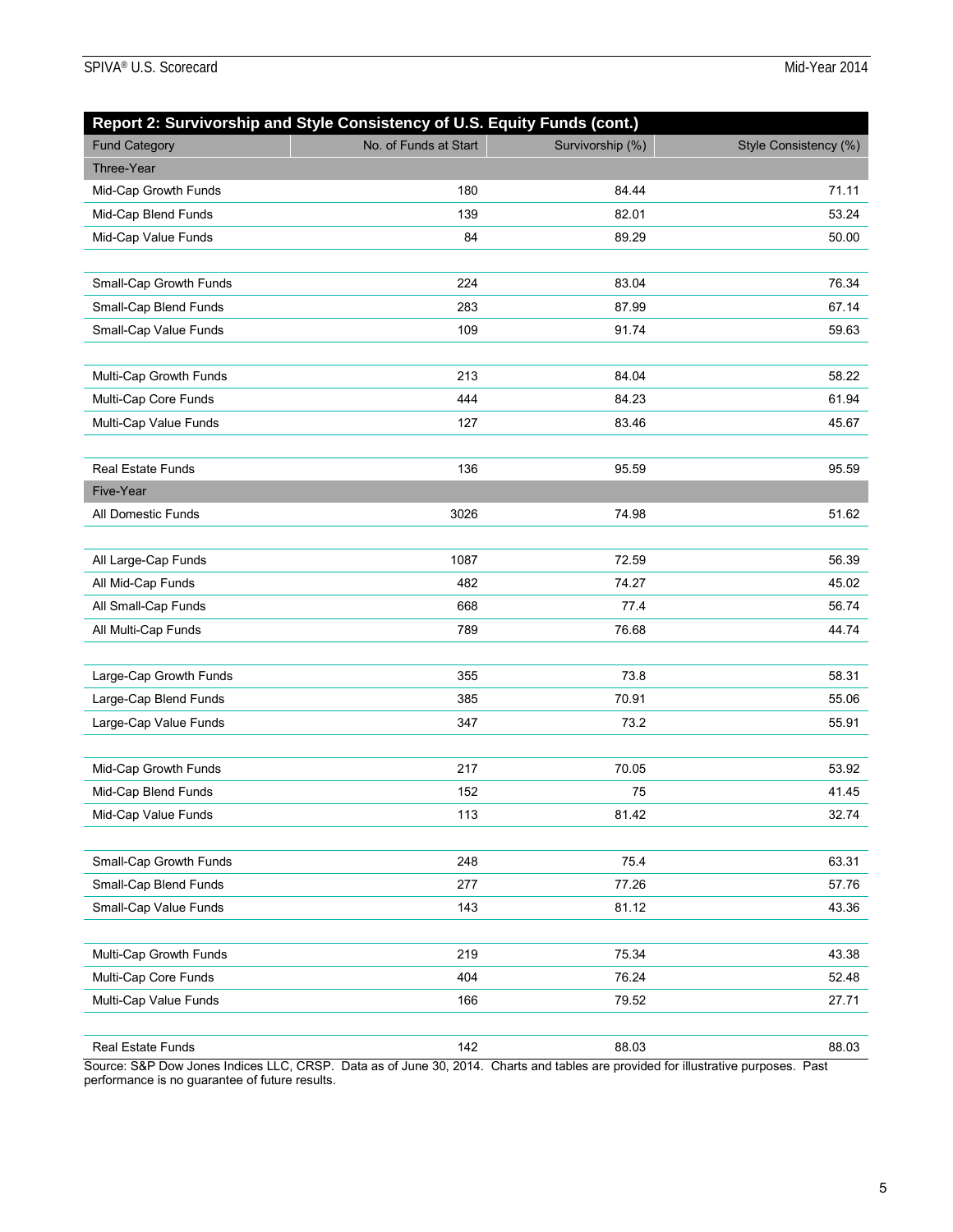| Report 3: Average U.S. Equity Fund Performance (Equal-Weighted) |              |                           |                          |  |  |  |
|-----------------------------------------------------------------|--------------|---------------------------|--------------------------|--|--|--|
| Category                                                        | One-Year (%) | Three-Year (Annualized %) | Five-Year (Annualized %) |  |  |  |
| S&P Composite 1500                                              | 24.73        | 16.48                     | 19.18                    |  |  |  |
| All Domestic Funds                                              | 23.76        | 13.81                     | 17.95                    |  |  |  |
|                                                                 |              |                           |                          |  |  |  |
| S&P 500                                                         | 24.62        | 16.58                     | 18.83                    |  |  |  |
| All Large-Cap Funds                                             | 23.69        | 14.48                     | 16.99                    |  |  |  |
|                                                                 |              |                           |                          |  |  |  |
| S&P MidCap 400                                                  | 25.26        | 15.27                     | 21.68                    |  |  |  |
| All Mid-Cap Funds                                               | 24.78        | 13.3                      | 19.42                    |  |  |  |
|                                                                 |              |                           |                          |  |  |  |
| S&P SmallCap 600                                                | 25.54        | 16.81                     | 21.98                    |  |  |  |
| All Small-Cap Funds                                             | 23.29        | 13.51                     | 19.61                    |  |  |  |
|                                                                 |              |                           |                          |  |  |  |
| S&P Composite 1500                                              | 24.73        | 16.48                     | 19.18                    |  |  |  |
| All Multi-Cap Funds                                             | 23.61        | 13.23                     | 16.94                    |  |  |  |
| Large-Cap                                                       |              |                           |                          |  |  |  |
| S&P 500 Growth                                                  | 27.13        | 16.95                     | 19.18                    |  |  |  |
| Large-Cap Growth Funds                                          | 26.41        | 14.30                     | 17.26                    |  |  |  |
|                                                                 |              |                           |                          |  |  |  |
| S&P 500                                                         | 24.62        | 16.58                     | 18.83                    |  |  |  |
| Large-Cap Core Funds                                            | 23.31        | 14.65                     | 16.82                    |  |  |  |
|                                                                 |              |                           |                          |  |  |  |
| S&P 500 Value                                                   | 21.98        | 16.26                     | 18.53                    |  |  |  |
| Large-Cap Value Funds                                           | 21.54        | 14.37                     | 16.84                    |  |  |  |
| Mid-Cap                                                         |              |                           |                          |  |  |  |
| S&P MidCap 400 Growth                                           | 23.2         | 13.56                     | 21.52                    |  |  |  |
| Mid-Cap Growth Funds                                            | 24.05        | 12.05                     | 19.15                    |  |  |  |
|                                                                 |              |                           |                          |  |  |  |
| S&P MidCap 400                                                  | 25.26        | 15.27                     | 21.68                    |  |  |  |
| Mid-Cap Core Funds                                              | 24.93        | 13.64                     | 19.23                    |  |  |  |
|                                                                 |              |                           |                          |  |  |  |
| S&P MidCap 400 Value                                            | 27.38        | 17.07                     | 21.87                    |  |  |  |
| Mid-Cap Value Funds                                             | 26.07        | 15.32                     | 20.15                    |  |  |  |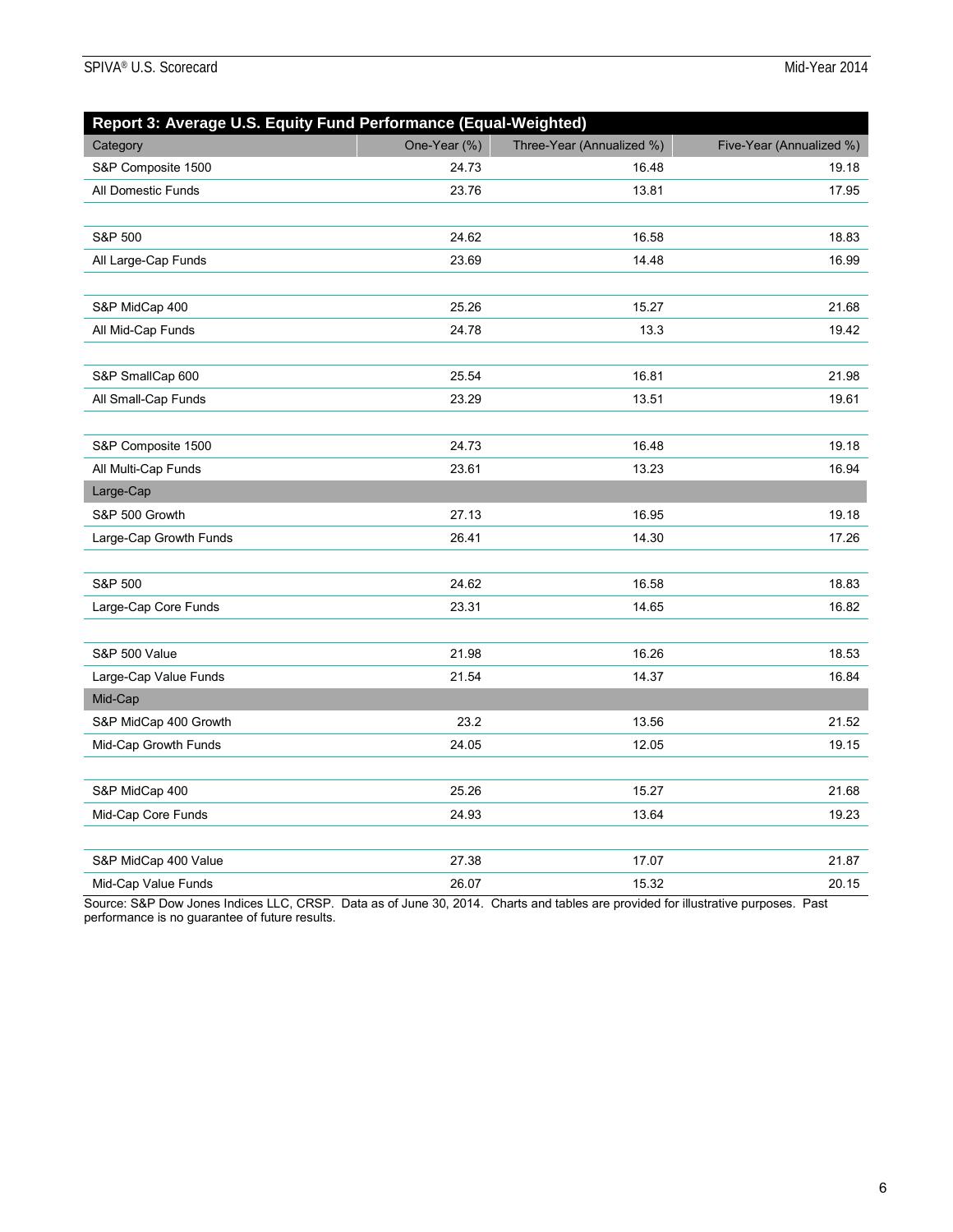| Report 3: Average U.S. Equity Fund Performance (Equal-Weighted) (cont.) |              |                           |                          |  |  |  |
|-------------------------------------------------------------------------|--------------|---------------------------|--------------------------|--|--|--|
| Category                                                                | One-Year (%) | Three-Year (Annualized %) | Five-Year (Annualized %) |  |  |  |
| Small-Cap                                                               |              |                           |                          |  |  |  |
| S&P SmallCap 600 Growth                                                 | 25.61        | 15.76                     | 22.35                    |  |  |  |
| Small-Cap Growth Funds                                                  | 22.83        | 12.51                     | 19.38                    |  |  |  |
|                                                                         |              |                           |                          |  |  |  |
| S&P SmallCap 600                                                        | 25.54        | 16.81                     | 21.98                    |  |  |  |
| Small-Cap Core Funds                                                    | 23.76        | 13.96                     | 19.65                    |  |  |  |
|                                                                         |              |                           |                          |  |  |  |
| S&P SmallCap 600 Value                                                  | 25.42        | 17.91                     | 21.67                    |  |  |  |
| Small-Cap Value Funds                                                   | 22.93        | 14.35                     | 19.67                    |  |  |  |
| Multi-Cap                                                               |              |                           |                          |  |  |  |
| S&P Composite 1500 Growth                                               | 26.77        | 16.64                     | 19.5                     |  |  |  |
| Multi-Cap Growth Funds                                                  | 25.89        | 13.22                     | 17.5                     |  |  |  |
|                                                                         |              |                           |                          |  |  |  |
| S&P Composite 1500                                                      | 24.73        | 16.48                     | 19.18                    |  |  |  |
| Multi-Cap Core Funds                                                    | 22.45        | 12.86                     | 16.45                    |  |  |  |
|                                                                         |              |                           |                          |  |  |  |
| S&P Composite 1500 Value                                                | 22.54        | 16.38                     | 18.91                    |  |  |  |
| Multi-Cap Value Funds                                                   | 23.4         | 14.33                     | 17.5                     |  |  |  |
| <b>Real Estate</b>                                                      |              |                           |                          |  |  |  |
| S&P BMI U.S. REIT                                                       | 13.19        | 11.82                     | 23.81                    |  |  |  |
| <b>Real Estate Funds</b>                                                | 13.73        | 10.03                     | 19.79                    |  |  |  |

Source: S&P Dow Jones Indices LLC, CRSP. Data as of June 30, 2014. Charts and tables are provided for illustrative purposes. Past performance is no guarantee of future results.

| Report 4: Average U.S. Equity Fund Performance (Asset-Weighted) |              |                           |                          |  |  |  |
|-----------------------------------------------------------------|--------------|---------------------------|--------------------------|--|--|--|
| Category                                                        | One-Year (%) | Three-Year (Annualized %) | Five-Year (Annualized %) |  |  |  |
| S&P Composite 1500                                              | 24.73        | 16.48                     | 19.18                    |  |  |  |
| All Domestic Funds                                              | 24.27        | 14.59                     | 17.83                    |  |  |  |
|                                                                 |              |                           |                          |  |  |  |
| S&P 500                                                         | 24.62        | 16.58                     | 18.83                    |  |  |  |
| All Large-Cap Funds                                             | 24.16        | 15.10                     | 17.34                    |  |  |  |
|                                                                 |              |                           |                          |  |  |  |
| S&P MidCap 400                                                  | 25.26        | 15.27                     | 21.68                    |  |  |  |
| All Mid-Cap Funds                                               | 24.61        | 14.01                     | 19.51                    |  |  |  |
|                                                                 |              |                           |                          |  |  |  |
| S&P SmallCap 600                                                | 25.54        | 16.81                     | 21.98                    |  |  |  |
| All Small-Cap Funds                                             | 23.60        | 13.85                     | 19.80                    |  |  |  |
|                                                                 |              |                           |                          |  |  |  |
| S&P Composite 1500                                              | 24.73        | 16.48                     | 19.18                    |  |  |  |
| All Multi-Cap Funds                                             | 24.53        | 13.94                     | 17.20                    |  |  |  |

Source: S&P Dow Jones Indices LLC, CRSP. Data as of June 30, 2014. All index returns used are total returns. Charts and tables are provided for illustrative purposes. Past performance is not a guarantee of future results.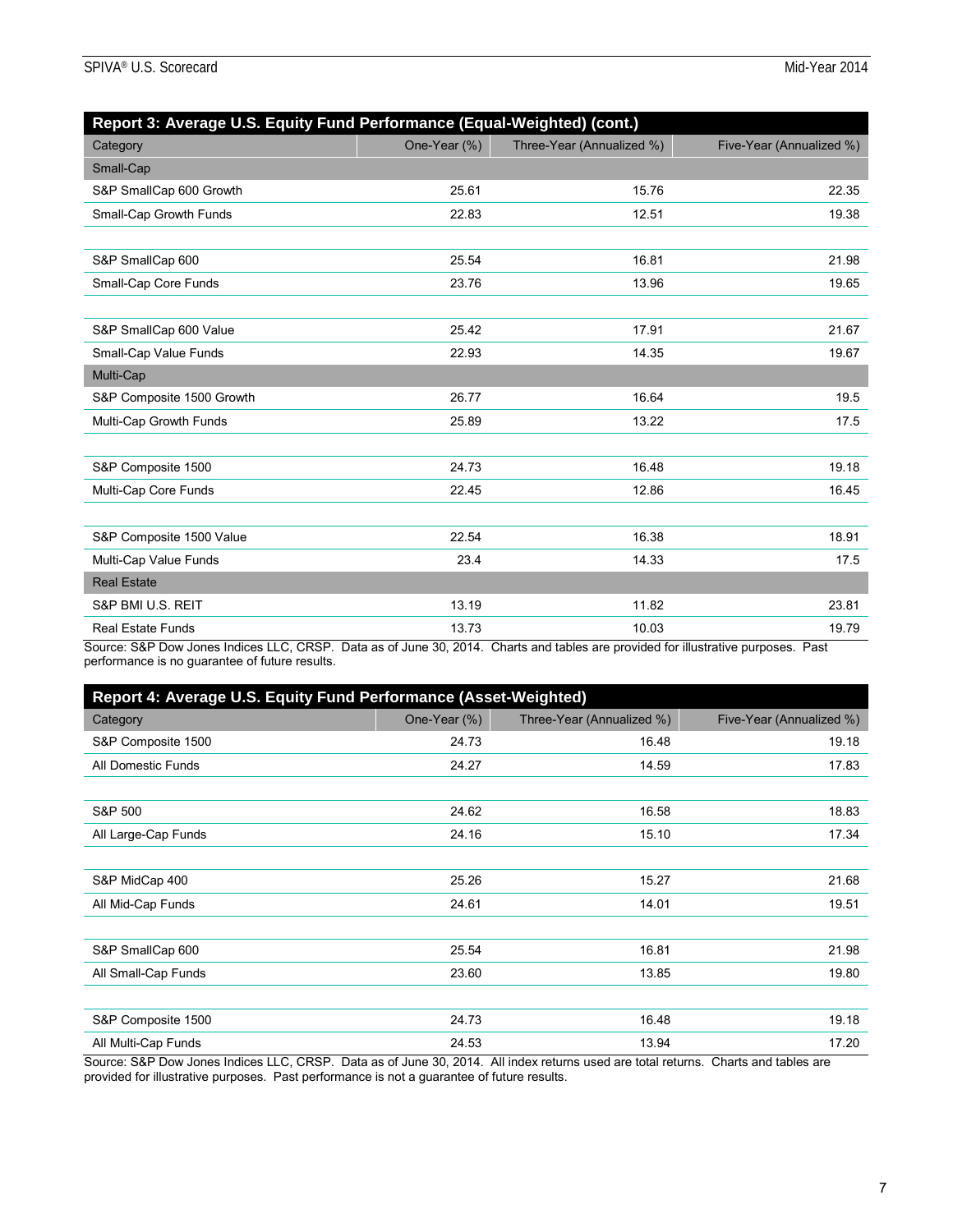| Report 4: Average U.S. Equity Fund Performance (Asset-Weighted) (cont.) |              |                           |                          |  |  |  |
|-------------------------------------------------------------------------|--------------|---------------------------|--------------------------|--|--|--|
| Category                                                                | One-Year (%) | Three-Year (Annualized %) | Five-Year (Annualized %) |  |  |  |
| Large-Cap                                                               |              |                           |                          |  |  |  |
| S&P 500 Growth                                                          | 27.13        | 16.95                     | 19.18                    |  |  |  |
| Large-Cap Growth Funds                                                  | 27.14        | 15.20                     | 17.81                    |  |  |  |
|                                                                         |              |                           |                          |  |  |  |
| S&P 500                                                                 | 24.62        | 16.58                     | 18.83                    |  |  |  |
| Large-Cap Core Funds                                                    | 24.04        | 15.33                     | 17.12                    |  |  |  |
|                                                                         |              |                           |                          |  |  |  |
| S&P 500 Value                                                           | 21.98        | 16.26                     | 18.53                    |  |  |  |
| Large-Cap Value Funds                                                   | 21.44        | 14.52                     | 16.82                    |  |  |  |
|                                                                         |              |                           |                          |  |  |  |
| S&P MidCap 400 Growth                                                   | 23.20        | 13.56                     | 21.52                    |  |  |  |
| Mid-Cap Growth Funds                                                    | 23.91        | 12.89                     | 19.32                    |  |  |  |
|                                                                         |              |                           |                          |  |  |  |
| S&P MidCap 400                                                          | 25.26        | 15.27                     | 21.68                    |  |  |  |
| Mid-Cap Core Funds                                                      | 24.77        | 14.39                     | 19.67                    |  |  |  |
|                                                                         |              |                           |                          |  |  |  |
| S&P MidCap 400 Value                                                    | 27.38        | 17.07                     | 21.87                    |  |  |  |
| Mid-Cap Value Funds                                                     | 25.76        | 15.69                     | 19.64                    |  |  |  |
| Small-Cap                                                               |              |                           |                          |  |  |  |
| S&P SmallCap 600 Growth                                                 | 25.61        | 15.76                     | 22.35                    |  |  |  |
| Small-Cap Growth Funds                                                  | 23.27        | 13.66                     | 20.33                    |  |  |  |
|                                                                         |              |                           |                          |  |  |  |
| S&P SmallCap 600                                                        | 25.54        | 16.81                     | 21.98                    |  |  |  |
| Small-Cap Core Funds                                                    | 23.56        | 13.77                     | 19.43                    |  |  |  |
|                                                                         |              |                           |                          |  |  |  |
| S&P SmallCap 600 Value                                                  | 25.42        | 17.91                     | 21.67                    |  |  |  |
| Small-Cap Value Funds                                                   | 24.02        | 14.24                     | 19.63                    |  |  |  |
| Multi-Cap                                                               |              |                           |                          |  |  |  |
| S&P Composite 1500 Growth                                               | 26.77        | 16.64                     | 19.5                     |  |  |  |
| Multi-Cap Growth Funds                                                  | 27.71        | 15.10                     | 18.94                    |  |  |  |
|                                                                         |              |                           |                          |  |  |  |
| S&P Composite 1500                                                      | 24.73        | 16.48                     | 19.18                    |  |  |  |
| Multi-Cap Core Funds                                                    | 22.90        | 12.98                     | 16.61                    |  |  |  |
|                                                                         |              |                           |                          |  |  |  |
| S&P Composite 1500 Value                                                | 22.54        | 16.38                     | 18.91                    |  |  |  |
| Multi-Cap Value Funds                                                   | 23.25        | 14.85                     | 16.87                    |  |  |  |
| <b>Real Estate</b>                                                      |              |                           |                          |  |  |  |
| S&P BMI U.S. REIT                                                       | 13.19        | 11.82                     | 23.81                    |  |  |  |
| <b>Real Estate Funds</b>                                                | 14.28        | 10.40                     | 20.12                    |  |  |  |

Source: S&P Dow Jones Indices LLC, CRSP. Data as of June 30, 2014. All index returns used are total returns. Charts and tables are provided for illustrative purposes. Past performance is no guarantee of future results.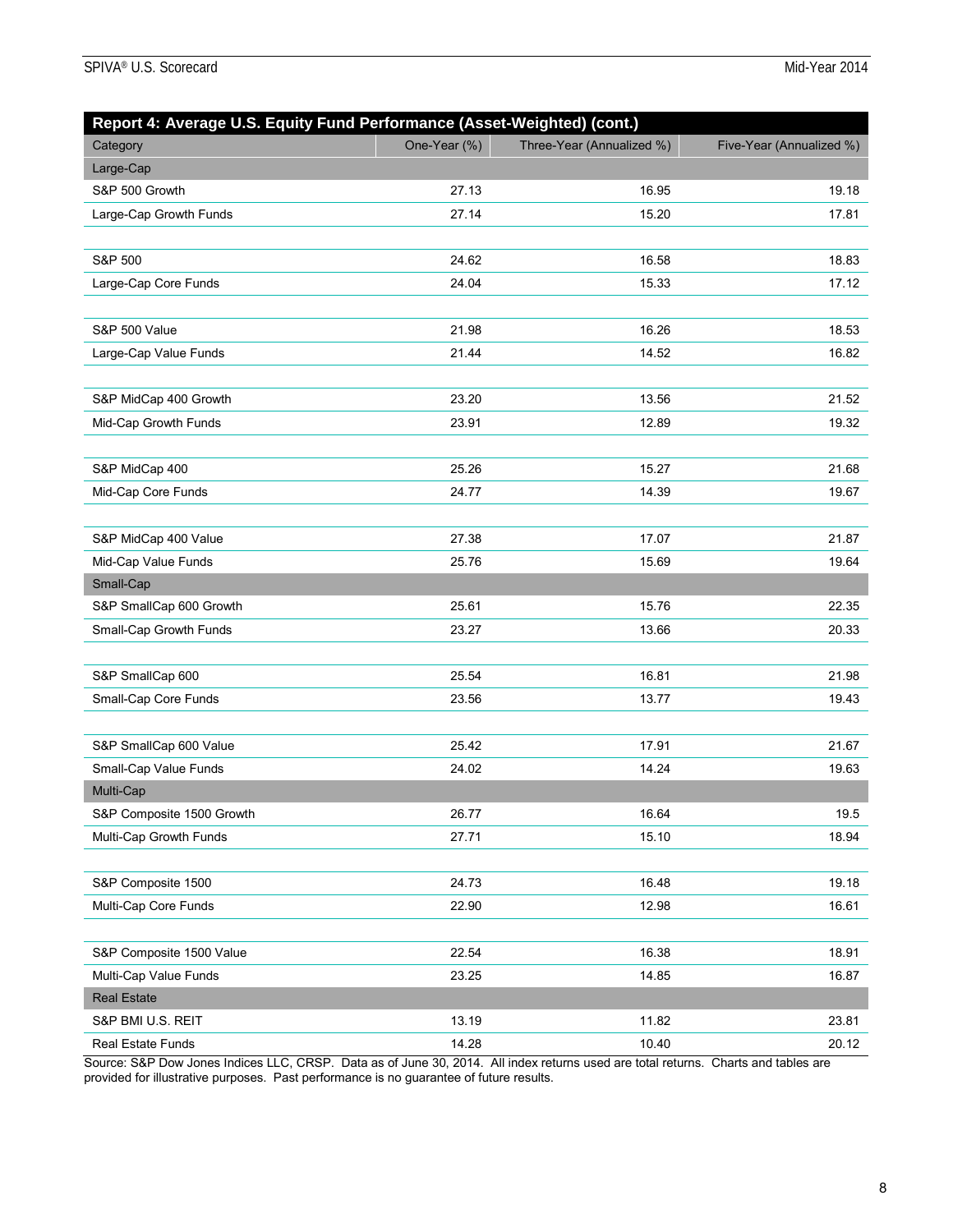| <b>Report 5: Quartile Breakpoints of U.S. Equity Funds</b> |                       |                        |                       |
|------------------------------------------------------------|-----------------------|------------------------|-----------------------|
| <b>Fund Category</b>                                       | <b>Third Quartile</b> | <b>Second Quartile</b> | <b>First Quartile</b> |
| One-Year                                                   |                       |                        |                       |
| Large-Cap Growth Funds                                     | 24.48                 | 26.33                  | 28.82                 |
| Large-Cap Core Funds                                       | 21.69                 | 23.93                  | 25.86                 |
| Large-Cap Value Funds                                      | 20.31                 | 22.06                  | 23.94                 |
|                                                            |                       |                        |                       |
| Mid-Cap Growth Funds                                       | 21.52                 | 23.31                  | 26.42                 |
| Mid-Cap Core Funds                                         | 22.81                 | 24.97                  | 26.94                 |
| Mid-Cap Value Funds                                        | 24.37                 | 26.78                  | 28.22                 |
|                                                            |                       |                        |                       |
| Small-Cap Growth Funds                                     | 18.55                 | 22.63                  | 25.58                 |
| Small-Cap Core Funds                                       | 21.61                 | 23.93                  | 25.97                 |
| Small-Cap Value Funds                                      | 21.50                 | 23.91                  | 26.18                 |
|                                                            |                       |                        |                       |
| Multi-Cap Growth Funds                                     | 23.04                 | 25.72                  | 29.17                 |
| Multi-Cap Core Funds                                       | 19.31                 | 22.52                  | 25.70                 |
| Multi-Cap Value Funds                                      | 21.61                 | 23.98                  | 26.43                 |
|                                                            |                       |                        |                       |
| <b>Real Estate Funds</b>                                   | 12.53                 | 13.63                  | 14.50                 |
| Three-Year                                                 |                       |                        |                       |
| Large-Cap Growth Funds                                     | 13.31                 | 14.56                  | 15.98                 |
| Large-Cap Core Funds                                       | 13.50                 | 15.21                  | 16.30                 |
| Large-Cap Value Funds                                      | 13.97                 | 15.28                  | 16.40                 |
|                                                            |                       |                        |                       |
| Mid-Cap Growth Funds                                       | 10.26                 | 12.30                  | 13.78                 |
| Mid-Cap Core Funds                                         | 12.41                 | 14.29                  | 15.68                 |
| Mid-Cap Value Funds                                        | 13.67                 | 15.36                  | 16.77                 |
|                                                            |                       |                        |                       |
| Small-Cap Growth Funds                                     | 11.02                 | 12.69                  | 14.65                 |
| Small-Cap Core Funds                                       | 12.89                 | 14.12                  | 15.77                 |
| Small-Cap Value Funds                                      | 13.20                 | 14.86                  | 15.98                 |
|                                                            |                       |                        |                       |
| Multi-Cap Growth Funds                                     | 12.15                 | 14.06                  | 15.53                 |
| Multi-Cap Core Funds                                       | 10.65                 | 13.13                  | 15.67                 |
| Multi-Cap Value Funds                                      | 13.21                 | 15.02                  | 16.89                 |
|                                                            |                       |                        |                       |
| Real Estate Funds                                          | 9.04                  | 10.29                  | 11.13                 |
| Five-Year                                                  |                       |                        |                       |
| Large-Cap Growth Funds                                     | 16.26                 | 17.70                  | 18.69                 |
| Large-Cap Core Funds                                       | 16.10                 | 17.14                  | 18.34                 |
| Large-Cap Value Funds                                      | 16.33                 | 17.45                  | 18.44                 |

Source: S&P Dow Jones Indices LLC, CRSP. Data as of June 30, 2014. All index returns used are total returns. Charts and tables are provided for illustrative purposes. Past performance is no guarantee of future results.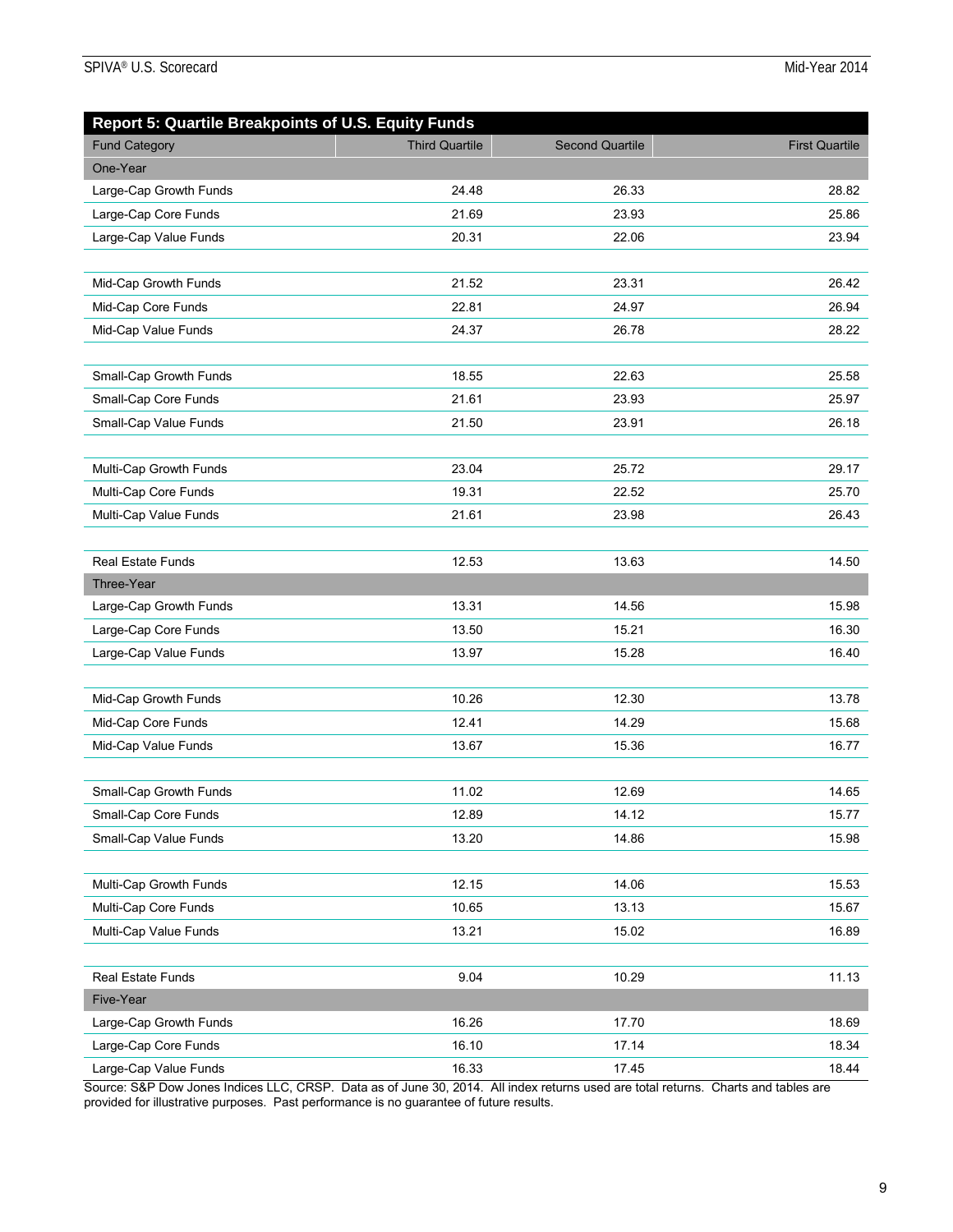| <b>Report 5: Quartile Breakpoints of U.S. Equity Funds</b> |                       |                        |                       |  |  |  |
|------------------------------------------------------------|-----------------------|------------------------|-----------------------|--|--|--|
| <b>Fund Category</b>                                       | <b>Third Quartile</b> | <b>Second Quartile</b> | <b>First Quartile</b> |  |  |  |
| Five-Year                                                  |                       |                        |                       |  |  |  |
| Mid-Cap Growth Funds                                       | 17.95                 | 19.32                  | 20.38                 |  |  |  |
| Mid-Cap Core Funds                                         | 18.37                 | 19.95                  | 21.37                 |  |  |  |
| Mid-Cap Value Funds                                        | 18.19                 | 20.27                  | 21.74                 |  |  |  |
|                                                            |                       |                        |                       |  |  |  |
| Small-Cap Growth Funds                                     | 18.51                 | 19.97                  | 21.35                 |  |  |  |
| Small-Cap Core Funds                                       | 18.41                 | 19.96                  | 21.29                 |  |  |  |
| Small-Cap Value Funds                                      | 18.60                 | 20.32                  | 21.77                 |  |  |  |
|                                                            |                       |                        |                       |  |  |  |
| Multi-Cap Growth Funds                                     | 16.43                 | 18.03                  | 19.43                 |  |  |  |
| Multi-Cap Core Funds                                       | 14.15                 | 16.38                  | 18.70                 |  |  |  |
| Multi-Cap Value Funds                                      | 15.94                 | 17.54                  | 18.83                 |  |  |  |
|                                                            |                       |                        |                       |  |  |  |
| <b>Real Estate Funds</b>                                   | 16.06                 | 21.22                  | 23.02                 |  |  |  |

Source: S&P Dow Jones Indices LLC, CRSP. Data as of June 30, 2014. All index returns used are total returns. Charts and tables are provided for illustrative purposes. Past performance is no guarantee of future results.

| Report 6: Percentage of International Equity Funds Outperformed by Benchmarks |                                |              |                   |               |  |
|-------------------------------------------------------------------------------|--------------------------------|--------------|-------------------|---------------|--|
| <b>Fund Category</b>                                                          | <b>Comparison Index</b>        | One-Year (%) | Three-Year $(\%)$ | Five-Year (%) |  |
| <b>Global Funds</b>                                                           | S&P Global 1200                | 70.00        | 75.62             | 74.23         |  |
| International Funds                                                           | S&P 700                        | 74.86        | 65.43             | 70.26         |  |
| International Small-Cap Funds                                                 | S&P Developed Ex-U.S. SmallCap | 81.33        | 43.10             | 45.76         |  |
| <b>Emerging Markets Funds</b>                                                 | S&P/IFCI Composite             | 64.55        | 61.11             | 68.00         |  |

Source: S&P Dow Jones Indices LLC, CRSP. Data as of June 30, 2014. Outperformance is based upon equal weighted fund counts. All index returns used are total returns. Charts and tables are provided for illustrative purposes. Past performance is no guarantee of future results.

| Report 7: Survivorship and Style Consistency of International Equity Funds |                       |                  |                       |  |  |  |
|----------------------------------------------------------------------------|-----------------------|------------------|-----------------------|--|--|--|
| <b>Fund Category</b>                                                       | No. of Funds at Start | Survivorship (%) | Style Consistency (%) |  |  |  |
| One-Year                                                                   |                       |                  |                       |  |  |  |
| <b>Global Funds</b>                                                        | 260                   | 93.08            | 91.15                 |  |  |  |
| International Funds                                                        | 350                   | 96.00            | 95.14                 |  |  |  |
| International Small-Cap Funds                                              | 75                    | 96.00            | 93.33                 |  |  |  |
| <b>Emerging Markets Funds</b>                                              | 220                   | 93.18            | 92.73                 |  |  |  |
| Three-Year                                                                 |                       |                  |                       |  |  |  |
| <b>Global Funds</b>                                                        | 201                   | 79.60            | 77.61                 |  |  |  |
| <b>International Funds</b>                                                 | 350                   | 84.00            | 82.29                 |  |  |  |
| International Small-Cap Funds                                              | 58                    | 96.55            | 93.10                 |  |  |  |
| <b>Emerging Markets Funds</b>                                              | 180                   | 86.67            | 86.11                 |  |  |  |
| Five-Year                                                                  |                       |                  |                       |  |  |  |
| <b>Global Funds</b>                                                        | 163                   | 67.48            | 66.26                 |  |  |  |
| <b>International Funds</b>                                                 | 343                   | 74.64            | 72.89                 |  |  |  |
| International Small-Cap Funds                                              | 59                    | 88.14            | 77.97                 |  |  |  |
| <b>Emerging Markets Funds</b>                                              | 150                   | 81.33            | 80.67                 |  |  |  |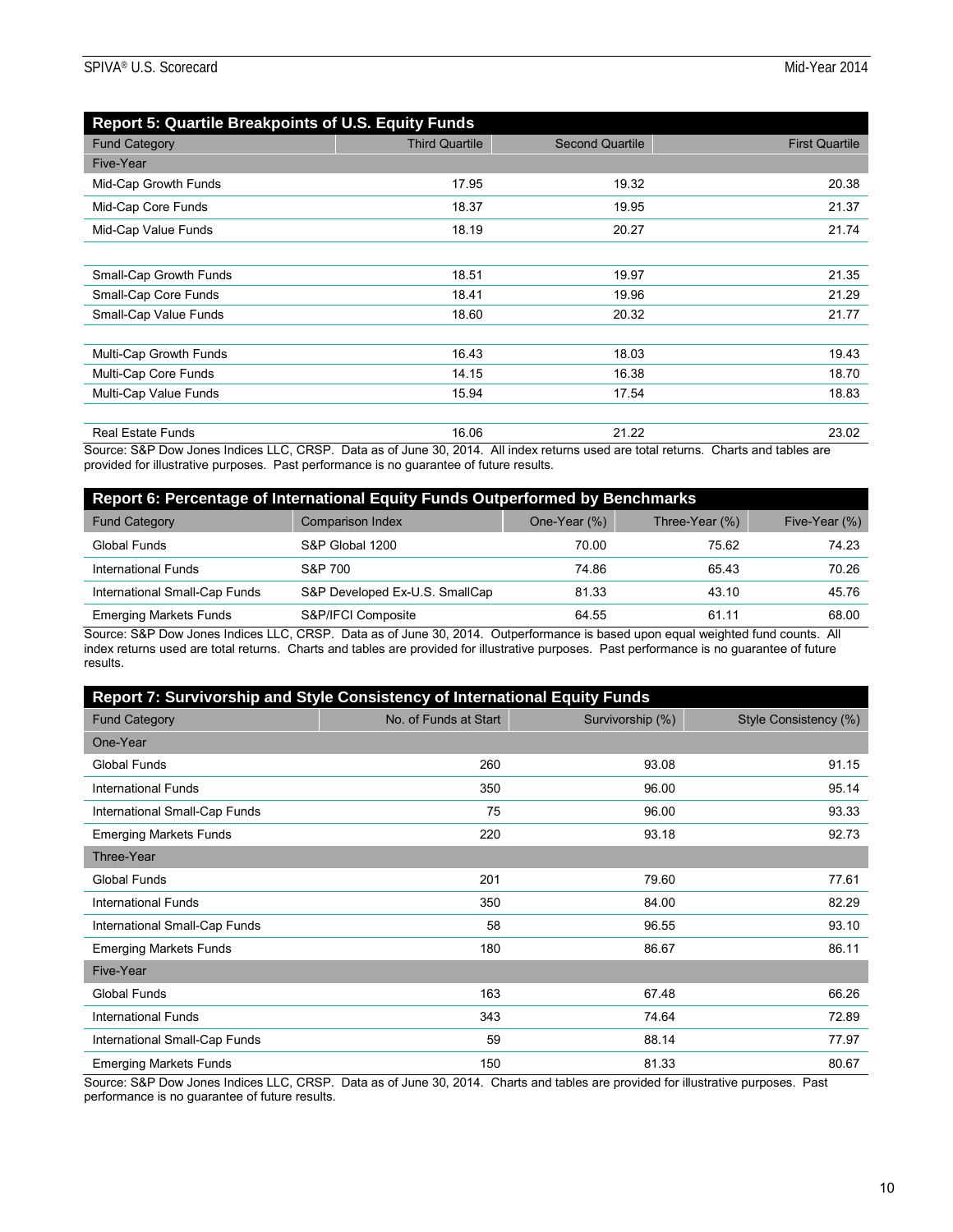| Report 8: Average International Equity Fund Performance (Equal-Weighted) |              |                           |                          |  |  |  |
|--------------------------------------------------------------------------|--------------|---------------------------|--------------------------|--|--|--|
| Category                                                                 | One-Year (%) | Three-Year (Annualized %) | Five-Year (Annualized %) |  |  |  |
| S&P Global 1200                                                          | 24.21        | 12.04                     | 15.47                    |  |  |  |
| Global Funds                                                             | 22.02        | 9.87                      | 14.09                    |  |  |  |
|                                                                          |              |                           |                          |  |  |  |
| S&P 700                                                                  | 23.80        | 7.53                      | 12.17                    |  |  |  |
| <b>International Funds</b>                                               | 21.31        | 6.84                      | 11.55                    |  |  |  |
|                                                                          |              |                           |                          |  |  |  |
| S&P Developed Ex-U.S. SmallCap                                           | 29.95        | 9.07                      | 15.47                    |  |  |  |
| International Small-Cap Funds                                            | 25.52        | 9.59                      | 16.17                    |  |  |  |
|                                                                          |              |                           |                          |  |  |  |
| S&P/IFCI Composite                                                       | 16.01        | 0.51                      | 10.13                    |  |  |  |
| <b>Emerging Markets Funds</b>                                            | 14.52        | 0.47                      | 9.52                     |  |  |  |

Source: S&P Dow Jones Indices LLC, CRSP. Data as of June 30, 2014. All index returns used are total returns. Funds are equal-weighted, but indices are not. Charts and tables are provided for illustrative purposes. Past performance is no guarantee of future results.

| Report 9: Average International Equity Fund Performance (Asset-Weighted) |              |                           |                          |
|--------------------------------------------------------------------------|--------------|---------------------------|--------------------------|
| Category                                                                 | One-Year (%) | Three-Year (Annualized %) | Five-Year (Annualized %) |
| S&P Global 1200                                                          | 24.21        | 12.04                     | 15.47                    |
| <b>Global Funds</b>                                                      | 21.97        | 10.94                     | 14.34                    |
|                                                                          |              |                           |                          |
| S&P 700                                                                  | 23.80        | 7.53                      | 12.17                    |
| International Funds                                                      | 22.05        | 7.63                      | 12.22                    |
|                                                                          |              |                           |                          |
| S&P Developed Ex-U.S. SmallCap                                           | 29.95        | 9.07                      | 15.47                    |
| International Small-Cap Funds                                            | 24.44        | 10.08                     | 15.90                    |
|                                                                          |              |                           |                          |
| S&P/IFCI Composite                                                       | 16.01        | 0.51                      | 10.13                    |
| <b>Emerging Markets Funds</b>                                            | 15.60        | 1.96                      | 10.78                    |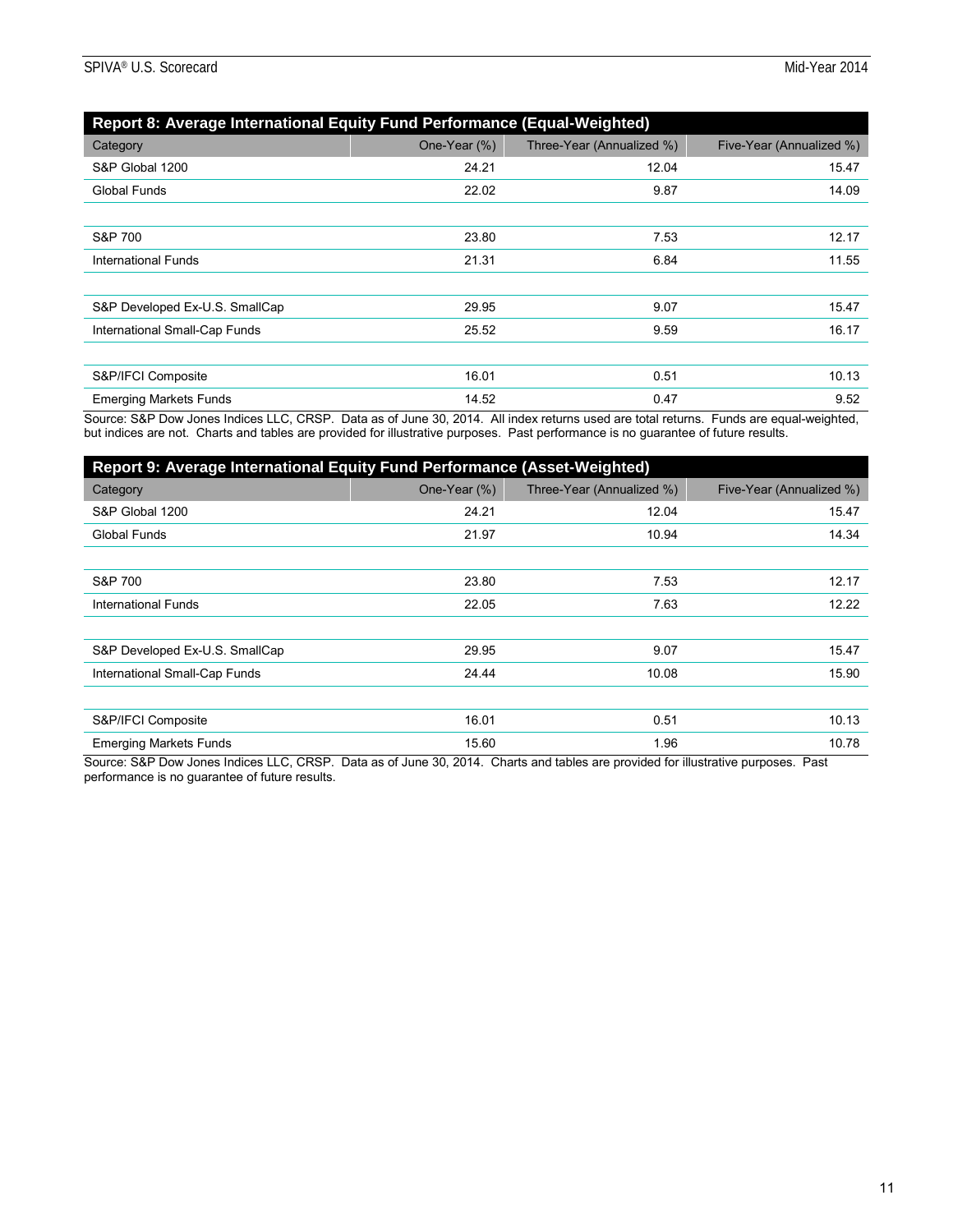| Report 10: Quartile Breakpoints of International Equity Funds |                       |                        |                        |
|---------------------------------------------------------------|-----------------------|------------------------|------------------------|
| <b>Fund Category</b>                                          | <b>Third Quartile</b> | <b>Second Quartile</b> | <b>First Quartile</b>  |
| One-Year                                                      |                       |                        |                        |
| Global Funds                                                  | 18.96                 | 22.34                  | 24.79                  |
| <b>International Funds</b>                                    | 18.99                 | 21.04                  | 23.93                  |
| International Small-Cap Funds                                 | 22.25                 | 25.59                  | 29.11                  |
| <b>Emerging Markets Funds</b>                                 | 10.90                 | 14.51                  | 18.06                  |
| Three-Year                                                    |                       |                        |                        |
| <b>Global Funds</b>                                           | 9.21                  | 11.04                  | 12.48                  |
| <b>International Funds</b>                                    | 5.72                  | 7.11                   | 8.42                   |
| International Small-Cap Funds                                 | 7.60                  | 9.64                   | 11.77                  |
| <b>Emerging Markets Funds</b>                                 | $-1.55$               | 0.24                   | 2.66                   |
| Five-Year                                                     |                       |                        |                        |
| Global Funds                                                  | 13.46                 | 14.75                  | 16.15                  |
| International Funds                                           | 10.46                 | 11.73                  | 12.90                  |
| International Small-Cap Funds                                 | 14.03                 | 16.06                  | 17.45                  |
| <b>Emerging Markets Funds</b>                                 | 8.14                  | 9.45<br>.              | 11.32<br>$\sim$ $\sim$ |

Source: S&P Dow Jones Indices LLC, CRSP. Data as of June 30, 2014. Charts and tables are provided for illustrative purposes. Past performance is no guarantee of future results.

| <b>Report 11: Percentage of Fixed Income Funds Outperformed by Benchmarks</b>                                                                 |                                            |              |                |               |
|-----------------------------------------------------------------------------------------------------------------------------------------------|--------------------------------------------|--------------|----------------|---------------|
| <b>Fund Category</b>                                                                                                                          | <b>Comparison Index</b>                    | One-Year (%) | Three-Year (%) | Five-Year (%) |
| Government Long Funds                                                                                                                         | <b>Barclays Long Government</b>            | 97.73        | 98.88          | 96.47         |
| Government Intermediate Funds                                                                                                                 | <b>Barclays Intermediate Government</b>    | 41.94        | 62.50          | 58.54         |
| <b>Government Short Funds</b>                                                                                                                 | Barclays 1-3 Year Government               | 45.45        | 51.22          | 48.84         |
|                                                                                                                                               |                                            |              |                |               |
| Investment-Grade Long Funds                                                                                                                   | Barclays Long Government/Credit            | 87.80        | 96.24          | 85.00         |
| Investment-Grade Intermediate Funds                                                                                                           | Barclays Intermediate Government/Credit    | 22.15        | 33.57          | 39.43         |
| Investment-Grade Short Funds                                                                                                                  | Barclays 1-3 Year Government/Credit        | 23.86        | 23.17          | 30.49         |
|                                                                                                                                               |                                            |              |                |               |
| High-Yield Funds                                                                                                                              | <b>Barclays High Yield</b>                 | 72.77        | 85.71          | 85.35         |
|                                                                                                                                               |                                            |              |                |               |
| Mortgage-Backed Securities Funds                                                                                                              | <b>Barclays Mortgage-Backed Securities</b> | 73.02        | 59.68          | 45.00         |
|                                                                                                                                               |                                            |              |                |               |
| Global Income Funds                                                                                                                           | <b>Barclays Global Aggregate</b>           | 62.76        | 41.32          | 44.76         |
| <b>Emerging Markets Debt Funds</b>                                                                                                            | <b>Barclays Emerging Markets</b>           | 81.01        | 86.54          | 64.29         |
|                                                                                                                                               |                                            |              |                |               |
| <b>General Municipal Debt Funds</b>                                                                                                           | S&P National AMT-Free Municipal Bond       | 33.65        | 37.63          | 45.45         |
| California Municipal Debt Funds                                                                                                               | S&P California AMT-Free Municipal Bond     | 60.53        | 22.86          | 55.00         |
| New York Municipal Debt Funds                                                                                                                 | S&P New York AMT-Free Municipal Bond       | 74.19        | 58.06          | 58.82         |
| Course: COD Dow Janse Indiase LLC, CDCD, Data se of June 20, 2014. Outparformance is boood upon equal woighted fund equate<br>$\mathbf{A}$ II |                                            |              |                |               |

Source: S&P Dow Jones Indices LLC, CRSP. Data as of June 30, 2014. Outperformance is based upon equal weighted fund counts. All index returns used are total returns. Charts and tables are provided for illustrative purposes. Past performance is no guarantee of future results.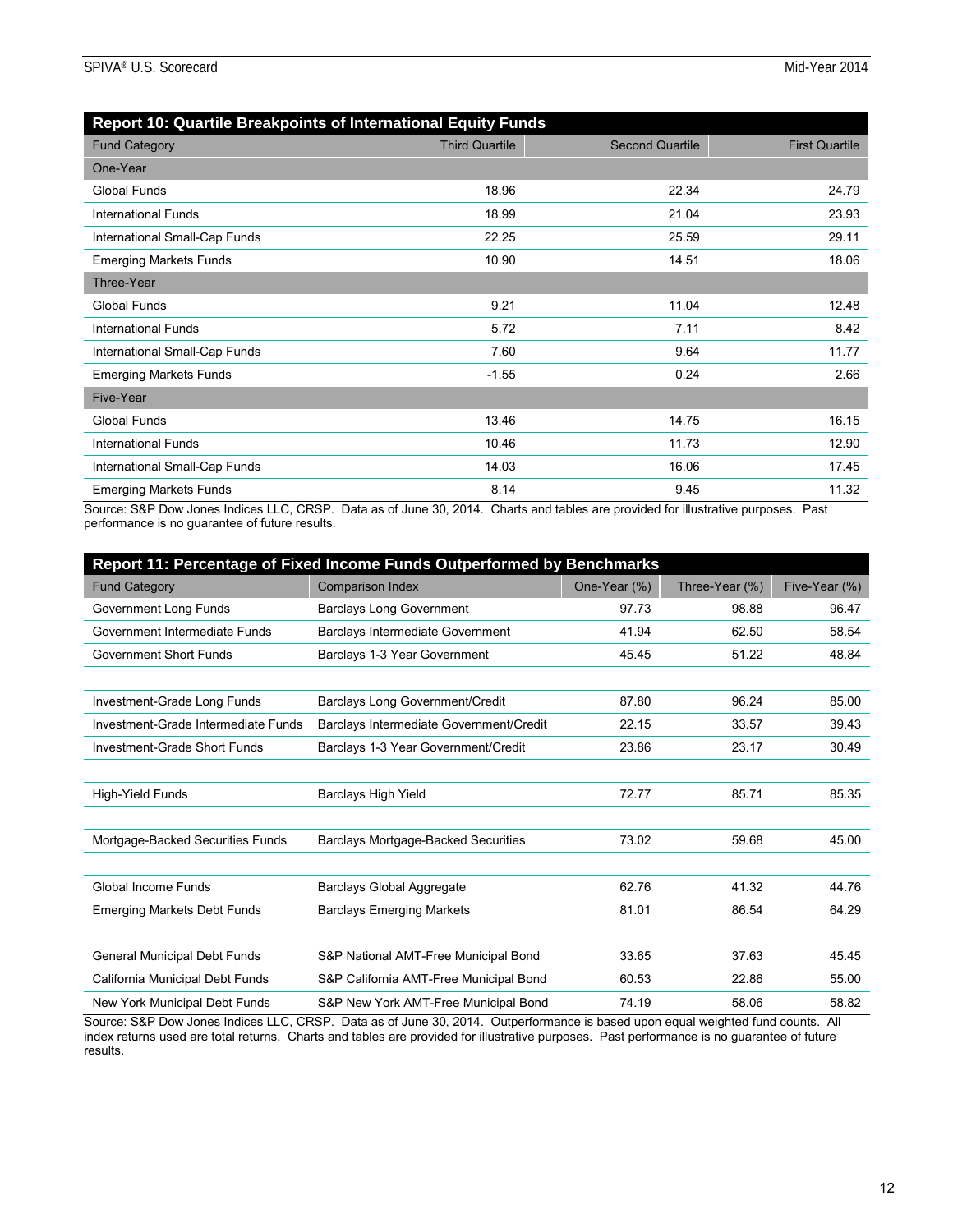| Report 12: Survivorship and Style Consistency of Fixed Income Funds |                       |                  |                       |
|---------------------------------------------------------------------|-----------------------|------------------|-----------------------|
| <b>Fund Category</b>                                                | No. of Funds at Start | Survivorship (%) | Style Consistency (%) |
| One-Year                                                            |                       |                  |                       |
| Government Long Funds                                               | 88                    | 98.86            | 96.59                 |
| Government Intermediate Funds                                       | 31                    | 90.32            | 87.10                 |
| <b>Government Short Funds</b>                                       | 44                    | 97.73            | 95.45                 |
|                                                                     |                       |                  |                       |
| Investment-Grade Long Funds                                         | 123                   | 97.56            | 90.24                 |
| Investment-Grade Intermediate Funds                                 | 298                   | 96.64            | 95.64                 |
| Investment-Grade Short Funds                                        | 88                    | 95.45            | 95.45                 |
|                                                                     |                       |                  |                       |
| High-Yield Funds                                                    | 224                   | 95.98            | 95.98                 |
|                                                                     |                       |                  |                       |
| Mortgage-Backed Securities Funds                                    | 63                    | 92.06            | 92.06                 |
|                                                                     |                       |                  |                       |
| Global Income Funds                                                 | 145                   | 95.86            | 95.17                 |
| <b>Emerging Markets Debt Funds</b>                                  | 79                    | 98.73            | 98.73                 |
|                                                                     |                       |                  |                       |
| General Municipal Debt Funds                                        | 104                   | 97.12            | 96.15                 |
| California Municipal Debt Funds                                     | 38                    | 100.00           | 100.00                |
| New York Municipal Debt Funds                                       | 31                    | 100.00           | 100.00                |
| Three-Year                                                          |                       |                  |                       |
| Government Long Funds                                               | 89                    | 91.01            | 87.64                 |
| Government Intermediate Funds                                       | 40                    | 75.00            | 65.00                 |
| <b>Government Short Funds</b>                                       | 41                    | 90.24            | 85.37                 |
|                                                                     |                       |                  |                       |
| Investment-Grade Long Funds                                         | 133                   | 90.23            | 71.43                 |
| Investment-Grade Intermediate Funds                                 | 283                   | 86.22            | 83.75                 |
| Investment-Grade Short Funds                                        | 82                    | 87.80            | 85.37                 |
|                                                                     |                       |                  |                       |
| High-Yield Funds                                                    | 210                   | 90.48            | 89.52                 |
|                                                                     |                       |                  |                       |
| Mortgage-Backed Securities Funds                                    | 62                    | 91.94            | 88.71                 |
|                                                                     |                       |                  |                       |
| Global Income Funds                                                 | 121                   | 89.26            | 87.60                 |
| <b>Emerging Markets Debt Funds</b>                                  | 52                    | 96.15            | 96.15                 |
|                                                                     |                       |                  |                       |
| General Municipal Debt Funds                                        | 93                    | 91.40            | 90.32                 |
| California Municipal Debt Funds                                     | 35                    | 97.14            | 97.14                 |
| New York Municipal Debt Funds                                       | 31                    | 93.55            | 93.55                 |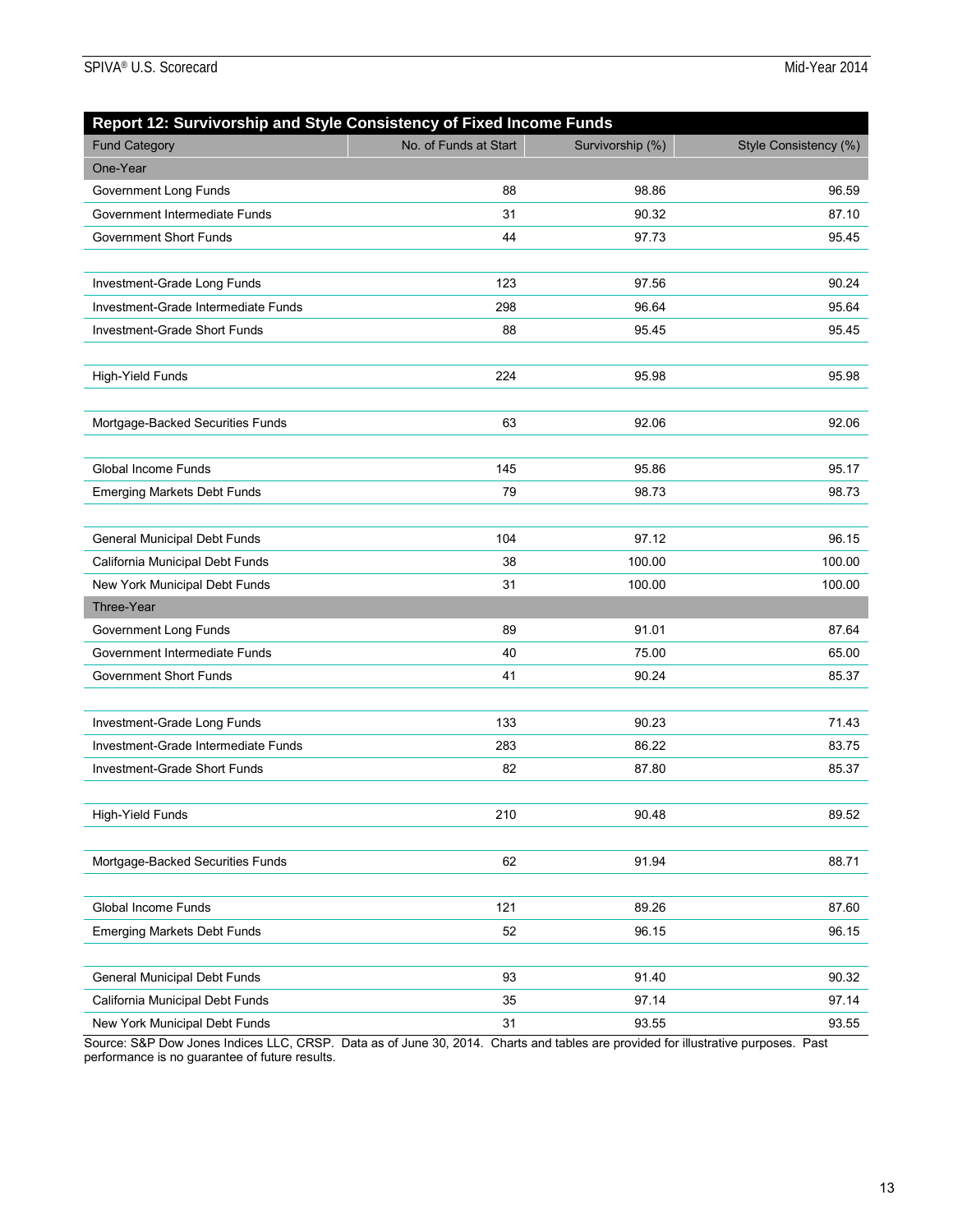| Report 12: Survivorship and Style Consistency of Fixed Income Funds (cont.) |                       |                  |                       |
|-----------------------------------------------------------------------------|-----------------------|------------------|-----------------------|
| <b>Fund Category</b>                                                        | No. of Funds at Start | Survivorship (%) | Style Consistency (%) |
| Five-Year                                                                   |                       |                  |                       |
| Government Long Funds                                                       | 85                    | 87.06            | 81.18                 |
| Government Intermediate Funds                                               | 41                    | 73.17            | 63.41                 |
| <b>Government Short Funds</b>                                               | 43                    | 83.72            | 79.07                 |
|                                                                             |                       |                  |                       |
| Investment-Grade Long Funds                                                 | 140                   | 85.00            | 65.00                 |
| Investment-Grade Intermediate Funds                                         | 279                   | 77.78            | 74.55                 |
| Investment-Grade Short Funds                                                | 82                    | 76.83            | 74.39                 |
|                                                                             |                       |                  |                       |
| High-Yield Funds                                                            | 198                   | 85.86            | 84.34                 |
|                                                                             |                       |                  |                       |
| Mortgage-Backed Securities Funds                                            | 60                    | 88.33            | 85.00                 |
|                                                                             |                       |                  |                       |
| <b>Global Income Funds</b>                                                  | 105                   | 80.95            | 78.10                 |
| <b>Emerging Markets Debt Funds</b>                                          | 28                    | 96.43            | 96.43                 |
|                                                                             |                       |                  |                       |
| <b>General Municipal Debt Funds</b>                                         | 88                    | 84.09            | 84.09                 |
| California Municipal Debt Funds                                             | 40                    | 85.00            | 85.00                 |
| New York Municipal Debt Funds                                               | 34                    | 79.41            | 79.41                 |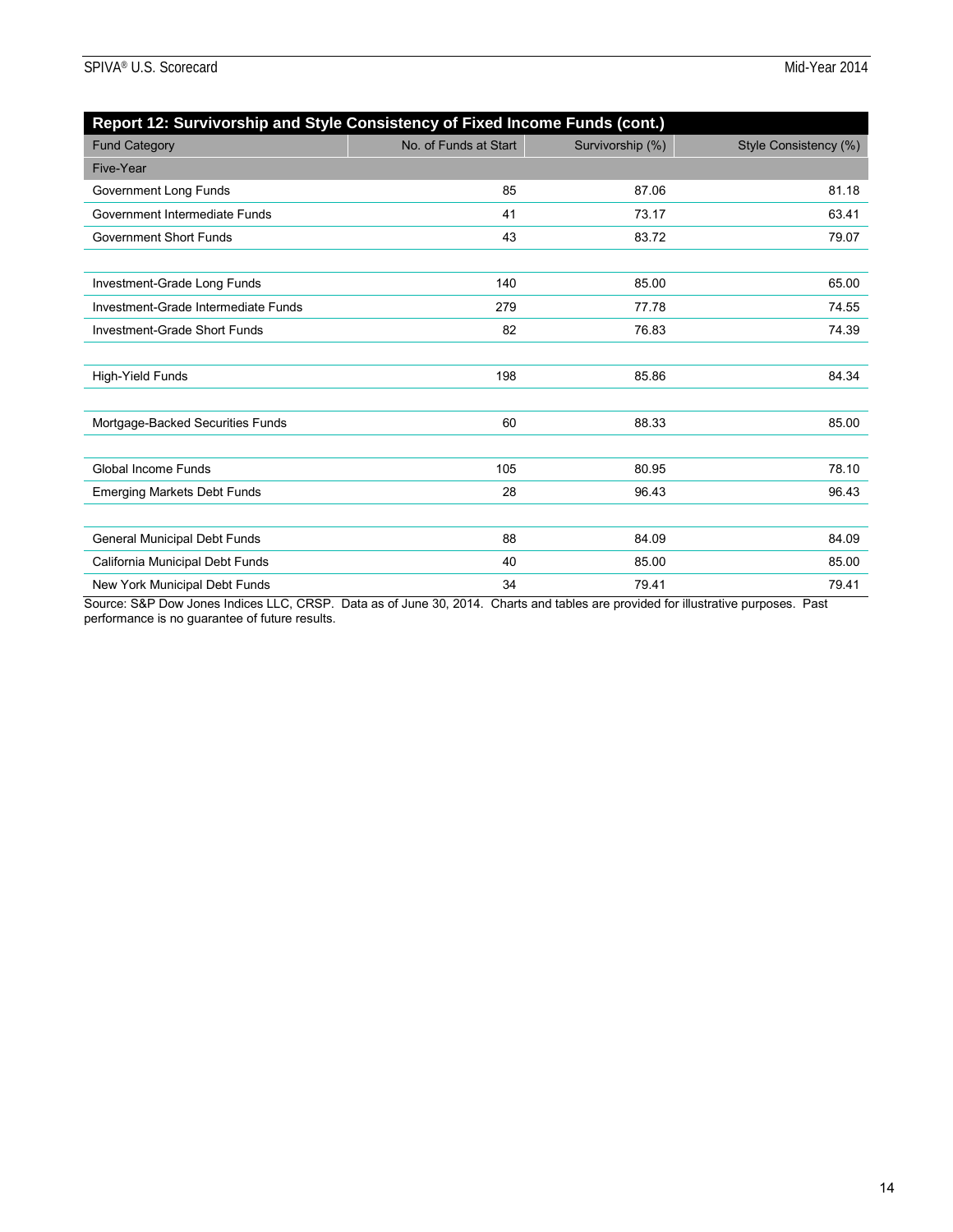| Report 13: Average Fixed Income Fund Performance (Equal-Weighted) |              |                           |                          |
|-------------------------------------------------------------------|--------------|---------------------------|--------------------------|
| Category                                                          | One-Year (%) | Three-Year (Annualized %) | Five-Year (Annualized %) |
| <b>Barclays Long Government</b>                                   | 6.44         | 8.70                      | 7.40                     |
| Government Long Funds                                             | 3.24         | 3.02                      | 4.05                     |
| Barclays Intermediate Government                                  | 1.54         | 1.96                      | 2.83                     |
| Government Intermediate Funds                                     | 2.23         | 2.08                      | 2.98                     |
| Barclays 1-3 Year Government                                      | 0.77         | 0.66                      | 1.24                     |
| <b>Government Short Funds</b>                                     | 0.98         | 0.71                      | 1.51                     |
| Barclays Long Government/Credit                                   | 10.78        | 9.56                      | 9.59                     |
| Investment-Grade Long Funds                                       | 7.42         | 5.72                      | 7.51                     |
| Barclays Intermediate Government/Credit                           | 2.85         | 2.83                      | 4.09                     |
| Investment-Grade Intermediate Funds                               | 4.59         | 3.65                      | 5.40                     |
| Barclays 1-3 Year Government/Credit                               | 1.12         | 0.99                      | 1.72                     |
| <b>Investment-Grade Short Funds</b>                               | 2.16         | 2.02                      | 3.30                     |
| Barclays High Yield                                               | 11.74        | 9.49                      | 13.98                    |
| <b>High-Yield Funds</b>                                           | 10.42        | 8.19                      | 12.25                    |
| <b>Barclays Mortgage-Backed Securities</b>                        | 4.64         | 2.81                      | 3.91                     |
| Mortgage-Backed Securities Funds                                  | 4.09         | 2.87                      | 4.48                     |
| <b>Barclays Global Aggregate</b>                                  | 7.38         | 2.57                      | 4.60                     |
| Global Income Funds                                               | 6.51         | 3.35                      | 6.07                     |
| <b>Barclays Emerging Markets</b>                                  | 10.18        | 7.36                      | 10.82                    |
| <b>Emerging Markets Debt Funds</b>                                | 7.14         | 4.10                      | 9.06                     |
| S&P National AMT-Free Municipal Bond                              | 5.48         | 4.91                      | 5.58                     |
| <b>General Municipal Debt Funds</b>                               | 6.07         | 5.35                      | 5.81                     |
| S&P California AMT-Free Municipal Bond                            | 7.84         | 6.18                      | 6.88                     |
| California Municipal Debt Funds                                   | 7.52         | 6.93                      | 7.09                     |
| S&P New York AMT-Free Municipal Bond                              | 6.46         | 4.98                      | 5.48                     |
| New York Municipal Debt Funds                                     | 5.25         | 4.88                      | 5.60                     |

Source: S&P Dow Jones Indices LLC, CRSP. Data as of June 30, 2013. All index returns used are total returns. Funds are equal-weighted, but indices are not. Charts and tables are provided for illustrative purposes. Past performance is no guarantee of future results.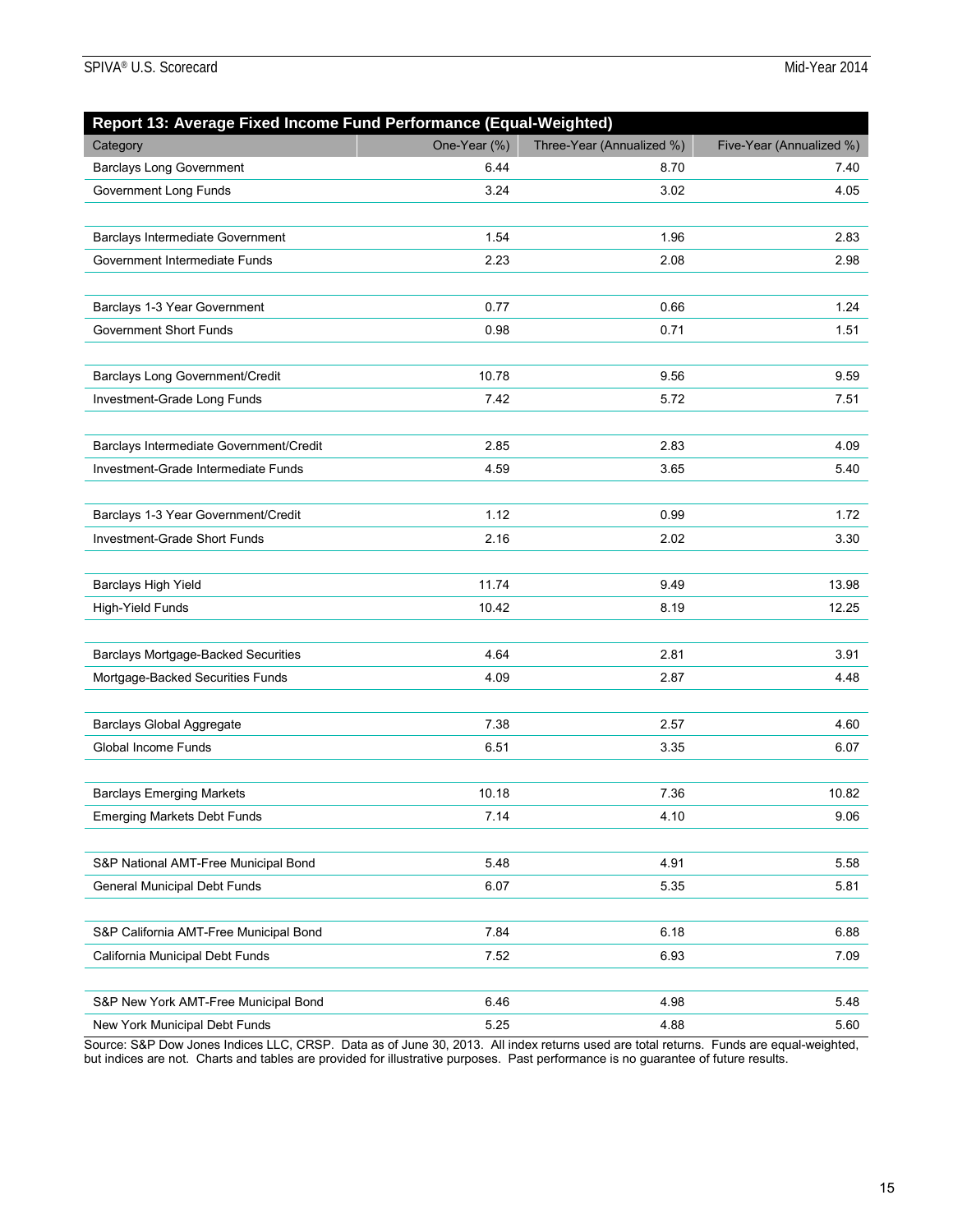| Report 14: Average Fixed Income Fund Performance (Asset-Weighted) |              |                           |                          |
|-------------------------------------------------------------------|--------------|---------------------------|--------------------------|
| Category                                                          | One-Year (%) | Three-Year (Annualized %) | Five-Year (Annualized %) |
| <b>Barclays Long Government</b>                                   | 6.44         | 8.70                      | 7.40                     |
| Government Long Funds                                             | 2.86         | 3.04                      | 4.33                     |
|                                                                   | 1.54         | 1.96                      | 2.83                     |
| Barclays Intermediate Government                                  | 1.92         | 2.63                      |                          |
| Government Intermediate Funds                                     |              |                           | 3.87                     |
| Barclays 1-3 Year Government                                      | 0.77         | 0.66                      | 1.24                     |
| Government Short Funds                                            | 2.25         | 1.83                      | 3.14                     |
|                                                                   |              |                           |                          |
| Barclays Long Government/Credit                                   | 10.78        | 9.56                      | 9.59                     |
| Investment-Grade Long Funds                                       | 8.51         | 6.36                      | 8.18                     |
| Barclays Intermediate Government/Credit                           | 2.85         | 2.83                      | 4.09                     |
| Investment-Grade Intermediate Funds                               | 4.90         | 4.13                      | 6.15                     |
|                                                                   |              |                           |                          |
| Barclays 1-3 Year Government/Credit                               | 1.12         | 0.99                      | 1.72                     |
| Investment-Grade Short Funds                                      | 2.68         | 2.35                      | 3.77                     |
| Barclays High Yield                                               | 11.74        | 9.49                      | 13.98                    |
| <b>High-Yield Funds</b>                                           | 10.08        | 8.01                      | 12.26                    |
|                                                                   |              |                           |                          |
| <b>Barclays Mortgage-Backed Securities</b>                        | 4.64         | 2.81                      | 3.91                     |
| Mortgage-Backed Securities Funds                                  | 4.63         | 3.61                      | 4.96                     |
| <b>Barclays Global Aggregate</b>                                  | 7.38         | 2.57                      | 4.60                     |
| Global Income Funds                                               | 6.29         | 3.69                      | 6.52                     |
|                                                                   |              |                           |                          |
| <b>Barclays Emerging Markets</b>                                  | 10.18        | 7.36                      | 10.82                    |
| <b>Emerging Markets Debt Funds</b>                                | 7.73         | 4.34                      | 9.30                     |
| S&P National Municipal Bond                                       | 5.48         | 4.91                      | 5.58                     |
| <b>General Municipal Debt Funds</b>                               | 6.55         | 5.99                      | 6.36                     |
|                                                                   |              |                           |                          |
| S&P California Municipal Bond                                     | 7.84         | 6.18                      | 6.88                     |
| California Municipal Debt Funds                                   | 7.50         | 7.12                      | 7.30                     |
| S&P New York Municipal Bond                                       | 6.46         | 4.98                      | 5.48                     |
| New York Municipal Debt Funds                                     | 3.96         | 4.93                      | 6.21                     |

Source: S&P Dow Jones Indices LLC, CRSP. Data as of June 30, 2013. All index returns used are total returns. Funds are equal-weighted, but indices are not. Charts and tables are provided for illustrative purposes. Past performance is no guarantee of future results.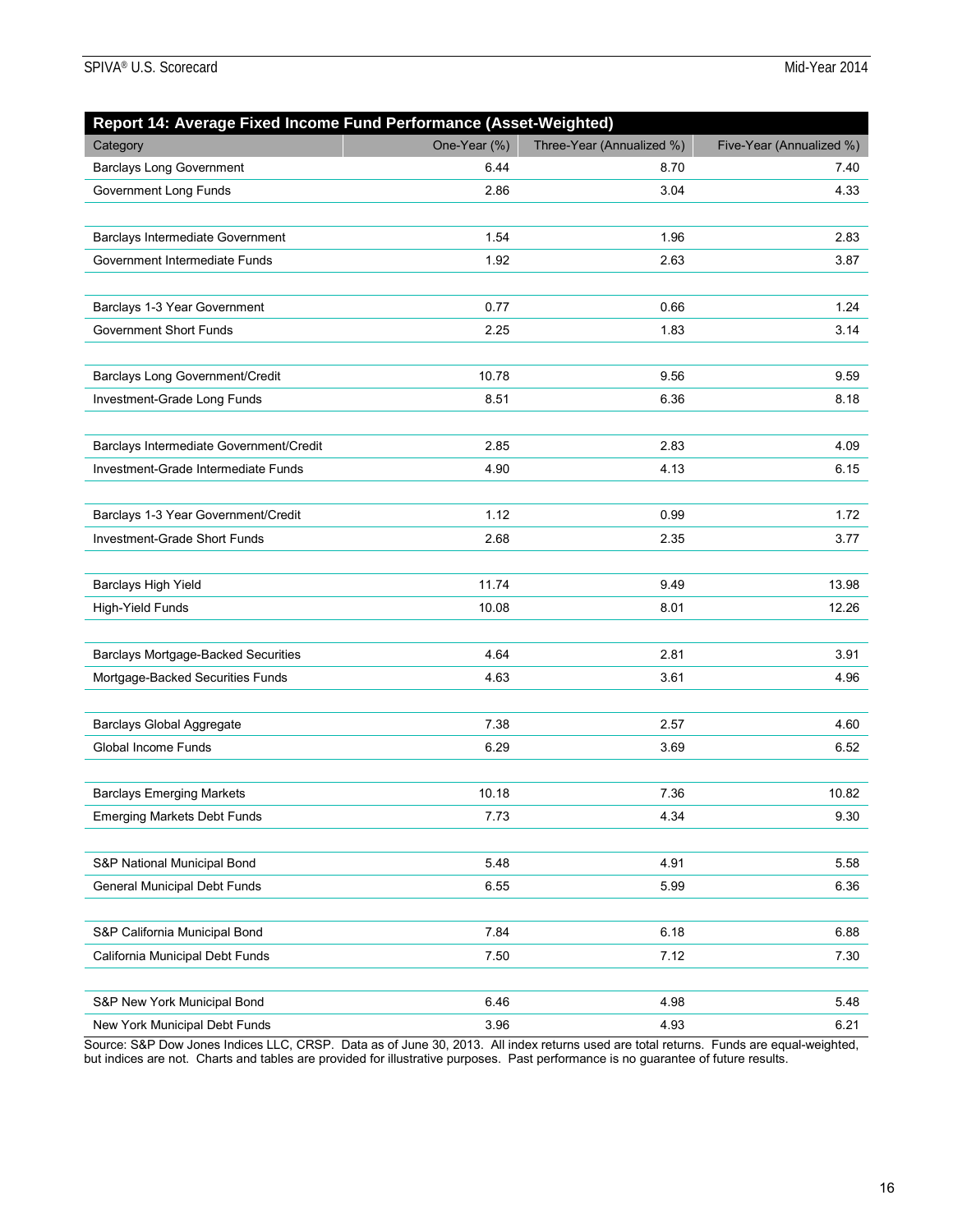| <b>Report 15: Quartile Breakpoints of Fixed Income Funds</b> |                       |                        |                       |
|--------------------------------------------------------------|-----------------------|------------------------|-----------------------|
| <b>Fund Category</b>                                         | <b>Third Quartile</b> | <b>Second Quartile</b> | <b>First Quartile</b> |
| One-Year                                                     |                       |                        |                       |
| Government Long Funds                                        | 2.04                  | 3.13                   | 4.48                  |
| Government Intermediate Funds                                | 1.26                  | 1.93                   | 2.89                  |
| <b>Government Short Funds</b>                                | 0.39                  | 0.85                   | 1.31                  |
|                                                              |                       |                        |                       |
| Investment-Grade Long Funds                                  | 5.04                  | 6.51                   | 8.88                  |
| Investment-Grade Intermediate Funds                          | 3.17                  | 4.78                   | 5.92                  |
| Investment-Grade Short Funds                                 | 1.27                  | 1.95                   | 2.61                  |
|                                                              |                       |                        |                       |
| High-Yield Funds                                             | 9.90                  | 10.87                  | 11.84                 |
| Mortgage-Backed Securities Funds                             | 3.64                  | 3.99                   | 4.75                  |
| Global Income Funds                                          | 4.84                  | 6.74                   | 8.25                  |
| <b>Emerging Markets Debt Funds</b>                           | 4.06                  | 7.73                   | 9.59                  |
|                                                              |                       |                        |                       |
| General Municipal Debt Funds                                 | 5.25                  | 6.30                   | 7.35                  |
| California Municipal Debt Funds                              | 6.77                  | 7.44                   | 8.34                  |
| New York Municipal Debt Funds                                | 4.46                  | 5.12                   | 6.49                  |
| Three-Year                                                   |                       |                        |                       |
| Government Long Funds                                        | 1.83                  | 2.82                   | 3.43                  |
| Government Intermediate Funds                                | 1.21                  | 2.00                   | 2.41                  |
| <b>Government Short Funds</b>                                | 0.36                  | 0.73                   | 0.99                  |
|                                                              |                       |                        |                       |
| Investment-Grade Long Funds                                  | 3.91                  | 4.81                   | 6.47                  |
| Investment-Grade Intermediate Funds                          | 2.96                  | 4.07                   | 4.84                  |
| Investment-Grade Short Funds                                 | 1.38                  | 1.86                   | 2.40                  |
|                                                              |                       |                        |                       |
| High-Yield Funds                                             | 7.89                  | 8.58                   | 9.13                  |
| Mortgage-Backed Securities Funds                             | 2.22                  | 2.65                   | 3.15                  |
| Global Income Funds                                          | 1.72                  | 3.11                   | 4.78                  |
| <b>Emerging Markets Debt Funds</b>                           | 1.11                  | 4.63                   | 6.45                  |
|                                                              |                       |                        |                       |
| General Municipal Debt Funds                                 | 4.51                  | 5.71                   | 6.75                  |
| California Municipal Debt Funds                              | 6.31                  | 6.97                   | 7.48                  |
| New York Municipal Debt Funds                                | 4.49                  | 4.93                   | 5.62                  |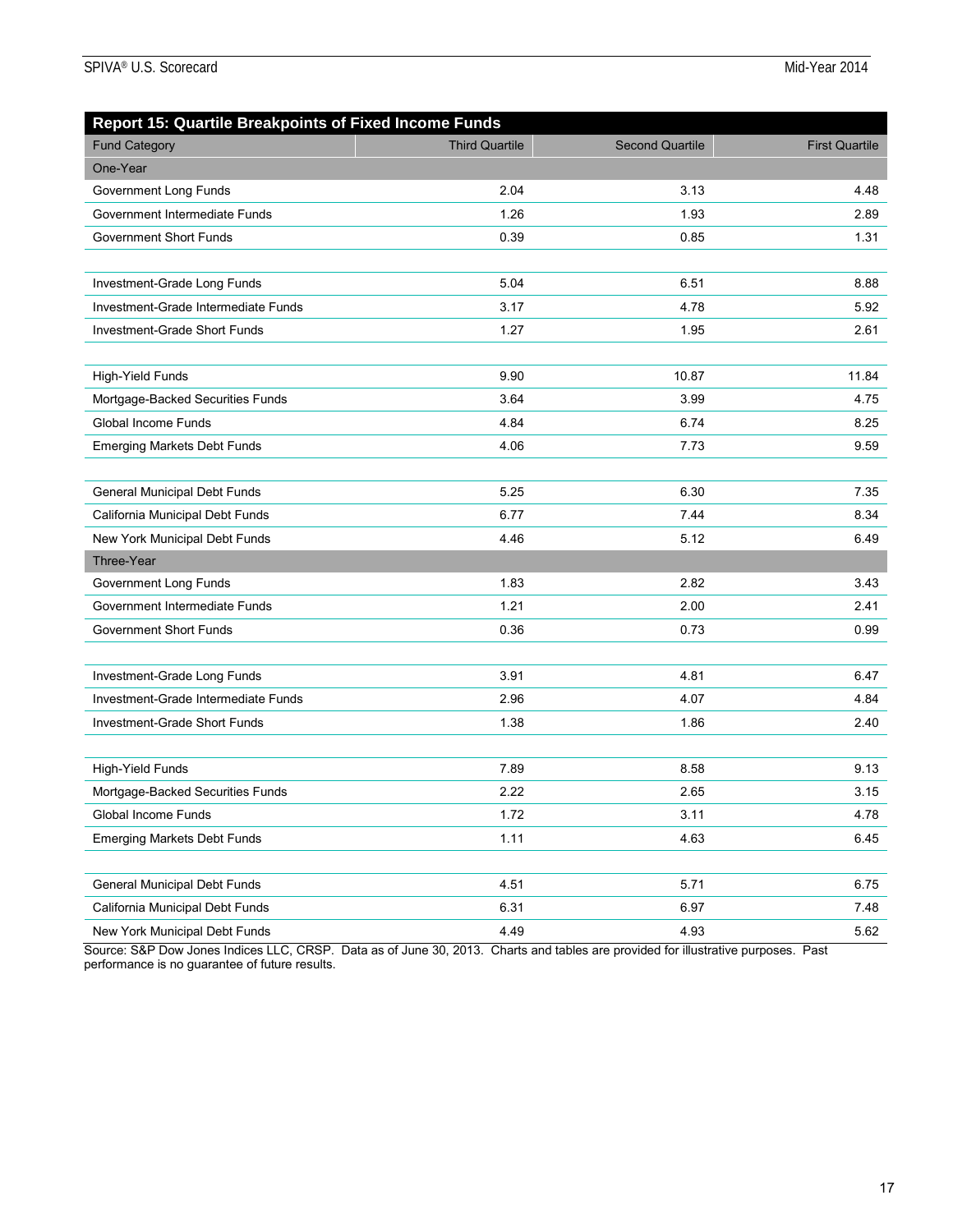| Report 15: Quartile Breakpoints of Fixed Income Funds (cont.) |                       |                        |                       |
|---------------------------------------------------------------|-----------------------|------------------------|-----------------------|
| <b>Fund Category</b>                                          | <b>Third Quartile</b> | <b>Second Quartile</b> | <b>First Quartile</b> |
| Five-Year                                                     |                       |                        |                       |
| Government Long Funds                                         | 2.81                  | 3.94                   | 5.38                  |
| Government Intermediate Funds                                 | 2.11                  | 2.91                   | 3.39                  |
| <b>Government Short Funds</b>                                 | 0.87                  | 1.40                   | 1.82                  |
|                                                               |                       |                        |                       |
| Investment-Grade Long Funds                                   | 5.53                  | 6.82                   | 8.96                  |
| Investment-Grade Intermediate Funds                           | 4.41                  | 5.83                   | 6.87                  |
| Investment-Grade Short Funds                                  | 2.47                  | 3.01                   | 3.79                  |
|                                                               |                       |                        |                       |
| High-Yield Funds                                              | 11.72                 | 12.68                  | 13.52                 |
| Mortgage-Backed Securities Funds                              | 3.64                  | 4.25                   | 5.06                  |
| Global Income Funds                                           | 4.02                  | 5.47                   | 7.83                  |
| <b>Emerging Markets Debt Funds</b>                            | 7.47                  | 10.22                  | 11.13                 |
|                                                               |                       |                        |                       |
| General Municipal Debt Funds                                  | 5.22                  | 6.11                   | 6.93                  |
| California Municipal Debt Funds                               | 6.53                  | 7.01                   | 7.46                  |
| New York Municipal Debt Funds                                 | 4.98                  | 5.50                   | 6.42                  |

Source: S&P Dow Jones Indices LLC, CRSP. Data as of June 30, 2013. Charts and tables are provided for illustrative purposes. Past performance is no guarantee of future results.

#### **Appendix A**

#### **SPIVA Styles and Lipper Fund Classifications**

The CRSP Survivor-Bias-Free US Mutual Fund Database is the only complete database of both active and liquidated/merged mutual funds. It was created in 1995 and contains fund data from December 1961. Current and historical data from August 1998 has been supplied by Lipper and Thomson Reuters. The fund classifications are based upon the Lipper fund classification system. The SPIVA Scorecard covers domestic equity, global equity and global fixed income categories.

### **U.S. Equity**

SPIVA covers major capitalization levels (large-, mid-, small- and multi-cap funds) and investment styles (growth, core and value). S&P Dow Jones Indices uses the Lipper fund classifications, which determine a fund portfolio's capitalization and investment style assignments.

Lipper assigns a market capitalization to each fund based on the percentages of a fund's three-year weighted equity assets that fall into each of Lipper's three defined market capitalization slices. The market capitalization breakpoints are calculated using all common stocks, excluding all non-US domiciled stocks and ADRs, trading on the NYSE, AMEX and NASDAQ. Funds are assigned to the capitalization level in which they have a 75% or higher weighting. Any fund that has less than 75% of its three-year weighted allocation in any of the three market capitalization ranges is classified as a multi-cap fund.

For investment style selection, the Lipper classification system uses three-year fundamental portfolio characteristics (price/earnings, price/book and three-year sales-per-share growth) and, if necessary, confirming secondary characteristics (price-to-sales and price-to-operating cash flow). Fund statistics are compared to their relevant S&P Dow Jones Indices capitalization-level index to determine the growth, core or value style.

In some cases, S&P Dow Jones Indices combines closely related Lipper fund classifications in one SPIVA category. Exhibit 2 maps the SPIVA U.S. Equity fund categories to Lipper classifications.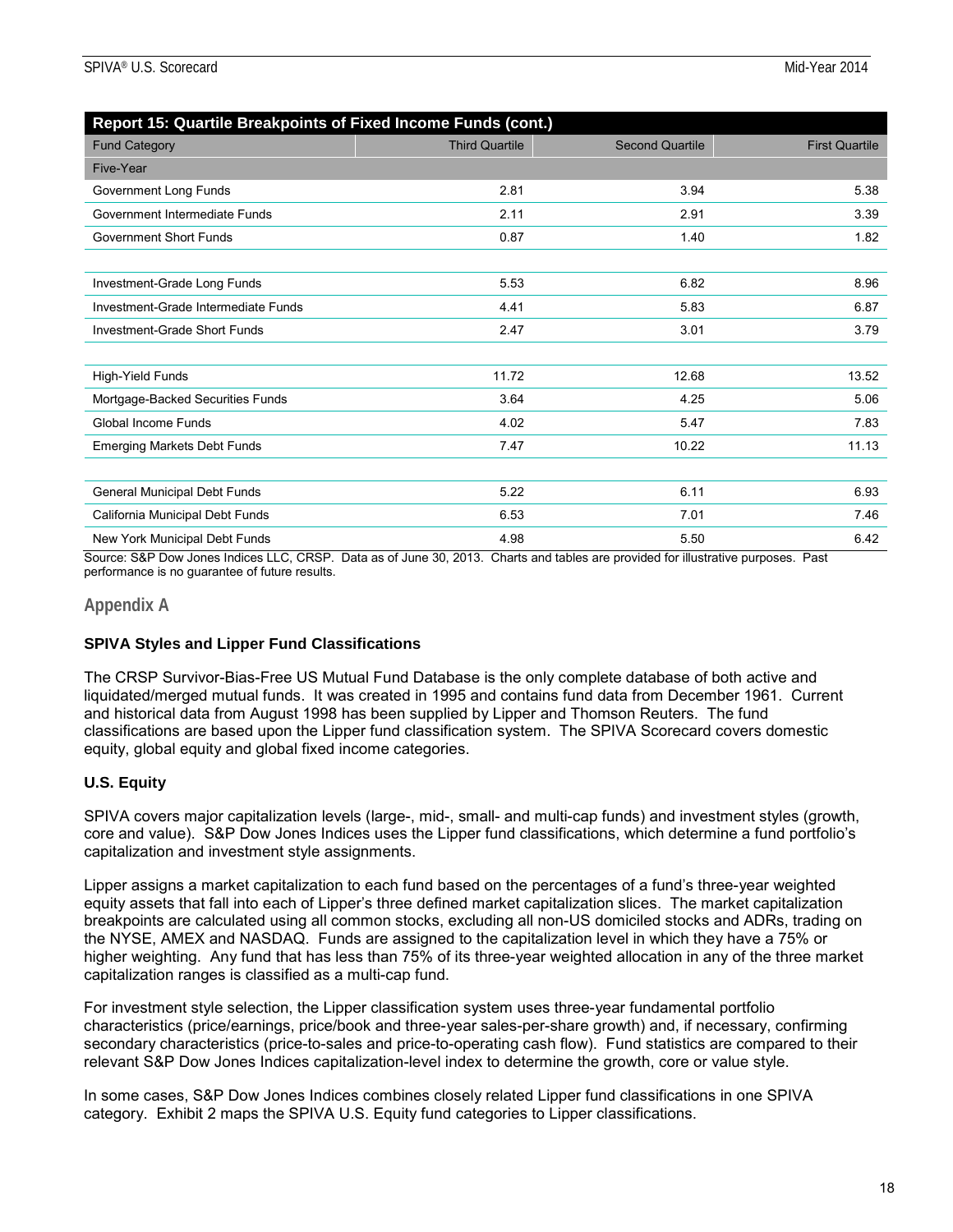| <b>Exhibit 2: U.S. Equity Category Mappings</b> |                                   |
|-------------------------------------------------|-----------------------------------|
| <b>SPIVA Category</b>                           | <b>Lipper Fund Classification</b> |
| Large-Cap Growth Funds                          | Large-Cap Growth Funds            |
| Large-Cap Core Funds                            | Large-Cap Core Funds              |
| Large-Cap Value Funds                           | Large-Cap Value Funds             |
|                                                 | <b>Equity Income Funds</b>        |
|                                                 |                                   |
| Mid-Cap Growth Funds                            | Mid-Cap Growth Funds              |
| Mid-Cap Core Funds                              | Mid-Cap Core Funds                |
| Mid-Cap Value Funds                             | Mid-Cap Value Funds               |
|                                                 |                                   |
| Small-Cap Growth Funds                          | Small-Cap Growth Funds            |
| Small-Cap Core Funds                            | Small-Cap Core Funds              |
| Small-Cap Value Funds                           | Small-Cap Value Funds             |
|                                                 |                                   |
| Multi-Cap Growth Funds                          | Multi-Cap Growth Funds            |
| Multi-Cap Core Funds                            | Multi-Cap Core Funds              |
| Multi-Cap Value Funds                           | Multi-Cap Value Funds             |
|                                                 |                                   |
| <b>Real Estate Funds</b>                        | <b>Real Estate Funds</b>          |

#### **International Equity**

For international equity, SPIVA reports on four major categories (Global, International, International Small-Cap and Emerging Markets funds) of interest to global asset allocators. These categories also include multiple Lipper capitalization/style classifications.

| <b>Exhibit 3: Global Equity Category Mappings</b> |                                          |
|---------------------------------------------------|------------------------------------------|
| <b>SPIVA Category</b>                             | Lipper Fund Classification               |
|                                                   | Global Large-Cap Growth Funds            |
|                                                   | Global Large-Cap Core Funds              |
| Global Funds                                      | Global Large-Cap Value Funds             |
|                                                   | Global Multi-Cap Growth Funds            |
|                                                   | Global Multi-Cap Core Funds              |
|                                                   | Global Multi-Cap Value Funds             |
|                                                   |                                          |
|                                                   | International Large-Cap Growth Funds     |
|                                                   | International Large-Cap Core Funds       |
| <b>International Funds</b>                        | International Large-Cap Value Funds      |
|                                                   | International Multi-Cap Growth Funds     |
|                                                   | International Multi-Cap Core Funds       |
|                                                   | International Multi-Cap Value Funds      |
|                                                   |                                          |
|                                                   | International Small/Mid-Cap Growth Funds |
| International Small-Cap Funds                     | International Small/Mid-Cap Core Funds   |
|                                                   | International Small/Mid-Cap Value Funds  |
| <b>Emerging Markets Funds</b>                     | <b>Emerging Markets Funds</b>            |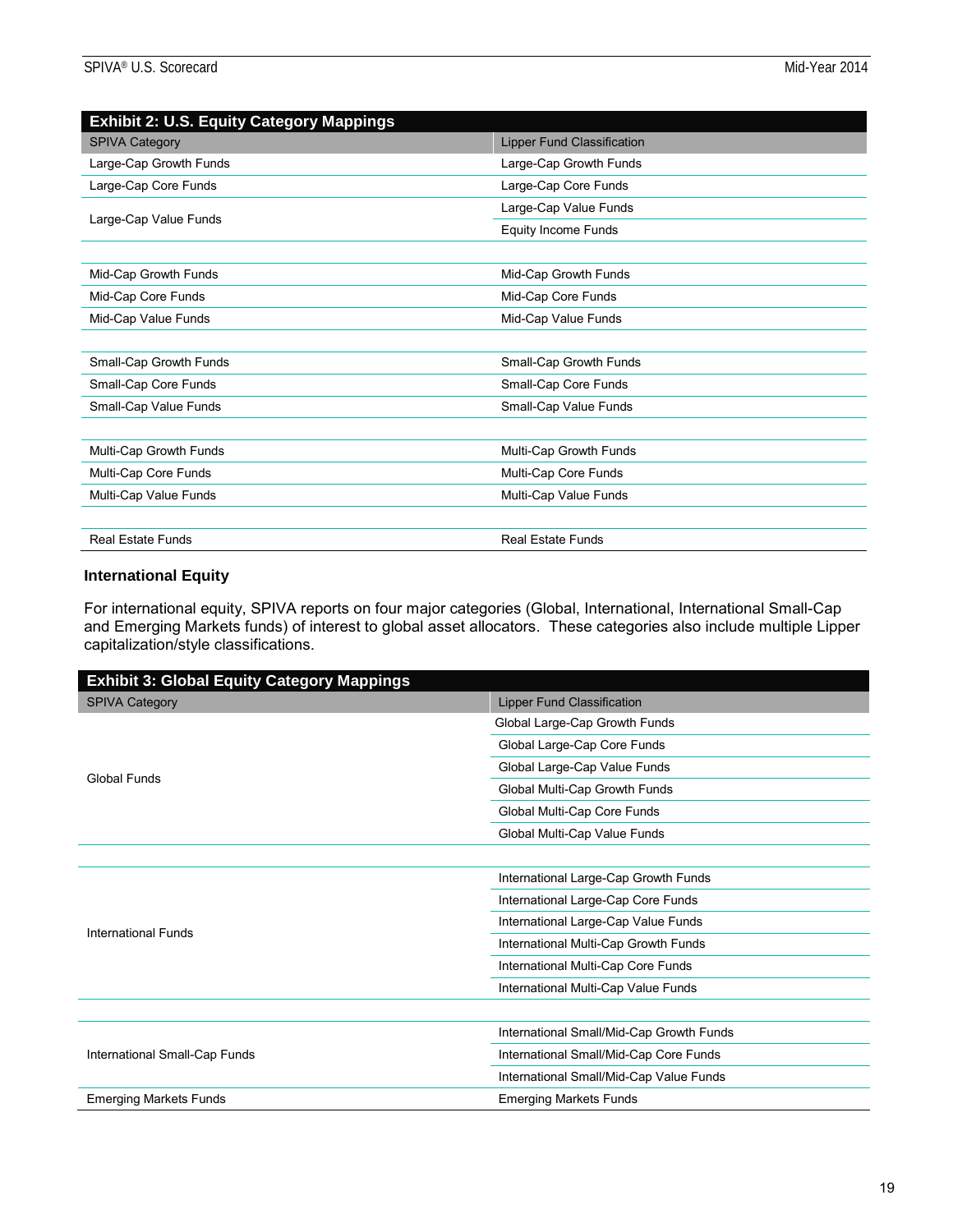#### **Fixed Income**

SPIVA reports on eight domestic, two global and three municipal fixed income categories. The Lipper domestic fixed income classifications are based on maturity and credit quality. For maturity, long is 10+ years, intermediate is 5-10 years, short/intermediate is 1-5 years and short is 1-3.5 years. For credit quality, bonds are assigned to U.S. Treasury, U.S. Government (includes government and agency issues), A- or BBB-rated (according to Lipper fund rating methodology) and High Yield classifications. Lipper also includes U.S. Mortgages and GNMA classifications.

In global fixed income, Lipper differentiates between global (including the U.S.) and international (excluding the U.S.) objectives. For municipal debt funds, we include the general classification (invests in the top four credit ratings) plus two state funds (California and New York).

| <b>Exhibit 4: Fixed Income Category Mappings</b> |                                                |
|--------------------------------------------------|------------------------------------------------|
| <b>SPIVA Category</b>                            | <b>Lipper Fund Classification</b>              |
| Government Long Funds                            | General U.S. GovernmentFunds                   |
|                                                  | General U.S. Treasury Funds                    |
|                                                  | Intermediate U.S. Government                   |
| Government Intermediate Funds                    | Short-Intermediate U.S. Government             |
| <b>Government Short Funds</b>                    | Short U.S. Government Funds                    |
|                                                  | Short U.S. Treasury                            |
|                                                  |                                                |
|                                                  | Corporate Debt Funds A Rated                   |
| Investment-Grade Long Funds                      | Corporate Debt Funds BBB-Rated                 |
| Investment-Grade Intermediate Funds              | Intermediate Investment-Grade Debt Funds       |
|                                                  | Short-Intermediate Investment-Grade Debt Funds |
| Investment-Grade Short Funds                     | Short Investment-Grade Debt Funds              |
|                                                  |                                                |
| High-Yield Funds                                 | <b>High Current Yield Funds</b>                |
|                                                  |                                                |
|                                                  | U.S. Mortgage Funds                            |
| Mortgage-Backed Securities Funds                 | <b>GNMA Funds</b>                              |
|                                                  |                                                |
| Global Income Funds                              | Global Income Funds                            |
|                                                  | International Income Funds                     |
| <b>Emerging Market Debt Funds</b>                | <b>Emerging Markets Debt Funds</b>             |
|                                                  |                                                |
| General Municipal Debt Funds                     | General Municipal Debt Funds                   |
| California Municipal Debt Funds                  | California Municipal Debt Funds                |
| New York Municipal Debt Funds                    | New York Municipal Debt Funds                  |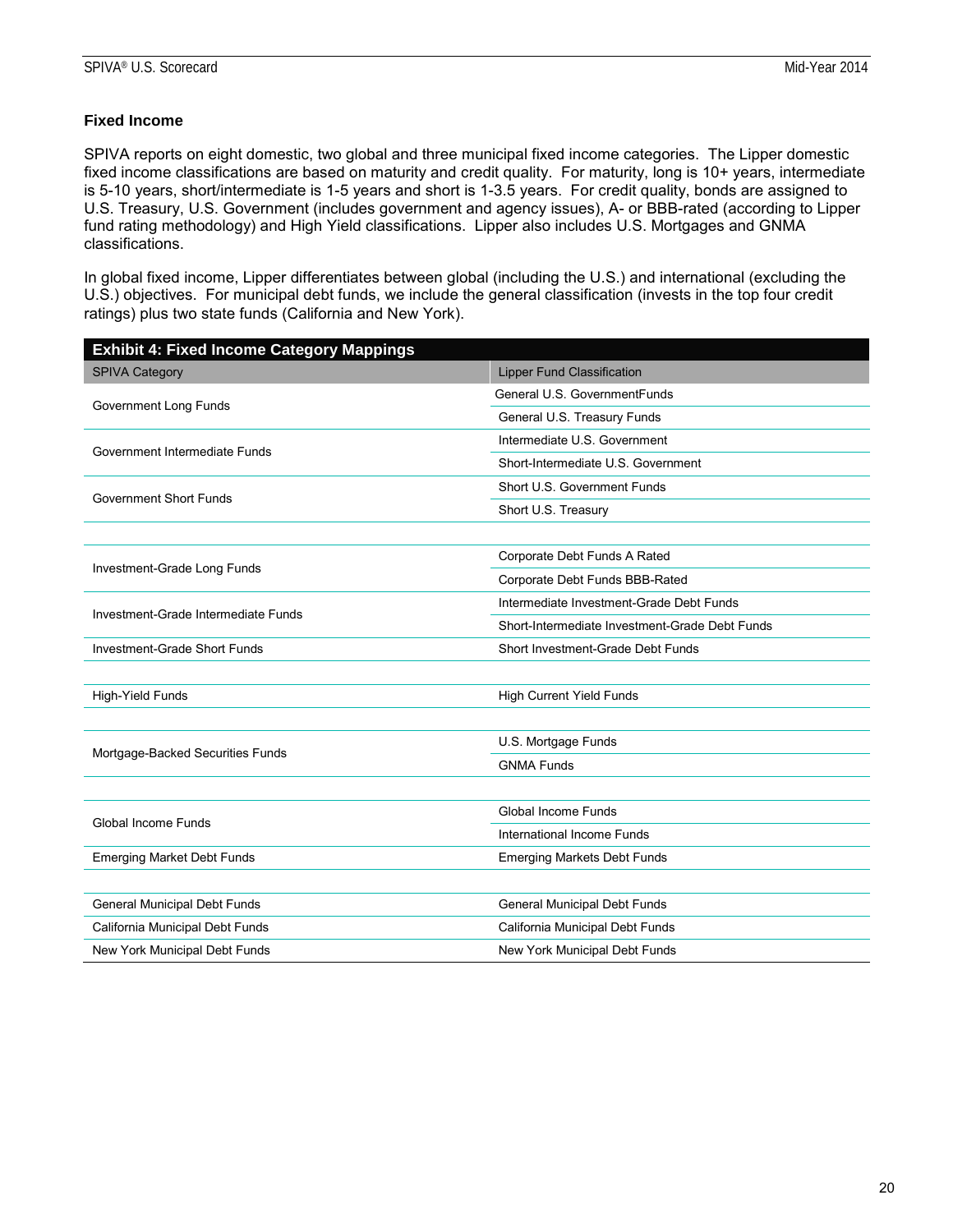#### **Appendix B: Glossary**

#### **Percentage of Funds Outperformed by the Index**

To correct for survivorship bias, we use the opportunity set available at the beginning of the period as the denominator. We determine the count of funds that have survived and beat the index. We then report the index outperformance percentage.

#### **Survivorship (%)**

This measure represents the percentage of funds in existence at the beginning of the time period that is still active at the end of the time period.

#### **Style Consistency (%)**

This calculation shows the percentage of funds that had the same style classification at the end of the time period as at the beginning of the time period.

#### **Equal-Weighted Fund Performance**

Equal-weighted returns for a particular style category are determined by calculating a simple average return of all active funds in that category in a particular month.

#### **Asset-Weighted Fund Performance**

Asset-weighted returns for a particular style category are determined by calculating a weighted average return of all funds in that category in a particular month, with each fund's return weighted by its total net assets. Assetweighted returns are a better indicator of fund category performance because they more accurately reflect the returns of the total money invested in that particular style category.

#### **Quartiles Breakpoints**

The  $p<sup>th</sup>$  percentile for a set of data is the value that is greater than or equal to  $p\%$  of the data, but is less than or equal to (100 - p)% of the data. In other words, it is a value that divides the data into two parts: the lower p% of the values and the upper (100-p)% of the values. The first quartile is the  $75<sup>th</sup>$  percentile, the value separating the elements of a population into the lower 75% and the upper 25%. The second quartile is the 50<sup>th</sup> percentile and the third quartile is the  $25<sup>th</sup>$  percentile. For fund category quartiles in a particular time horizon, the data used is the return of the largest share class of the fund net of fees, excluding loads.

#### **Survivorship Bias**

Many funds might liquidate or merge during a period of study. This usually occurs due to continued poor performance by the fund. Therefore, if index returns were compared to fund returns using only surviving funds, the comparison would be biased in favor of the fund category. These reports remove this bias by (a) using the entire investment opportunity set, made up of all funds in that particular category at the outset of the period, as the denominator for outperformance calculations, (b) explicitly showing the survivorship rate in each category and (c) constructing peer average return series for each category based on all available funds at the outset of the period.

#### **Fees**

The fund returns used are net of fees, excluding loads.

# **Indices**[1](#page-20-0)

A benchmark index provides an investment vehicle against which fund performance can be measured.

<span id="page-20-0"></span><sup>1</sup> For more information on S&P Dow Jones Indices, please visit [www.indices.standardandpoors.com.](http://www.indices.standardandpoors.com/)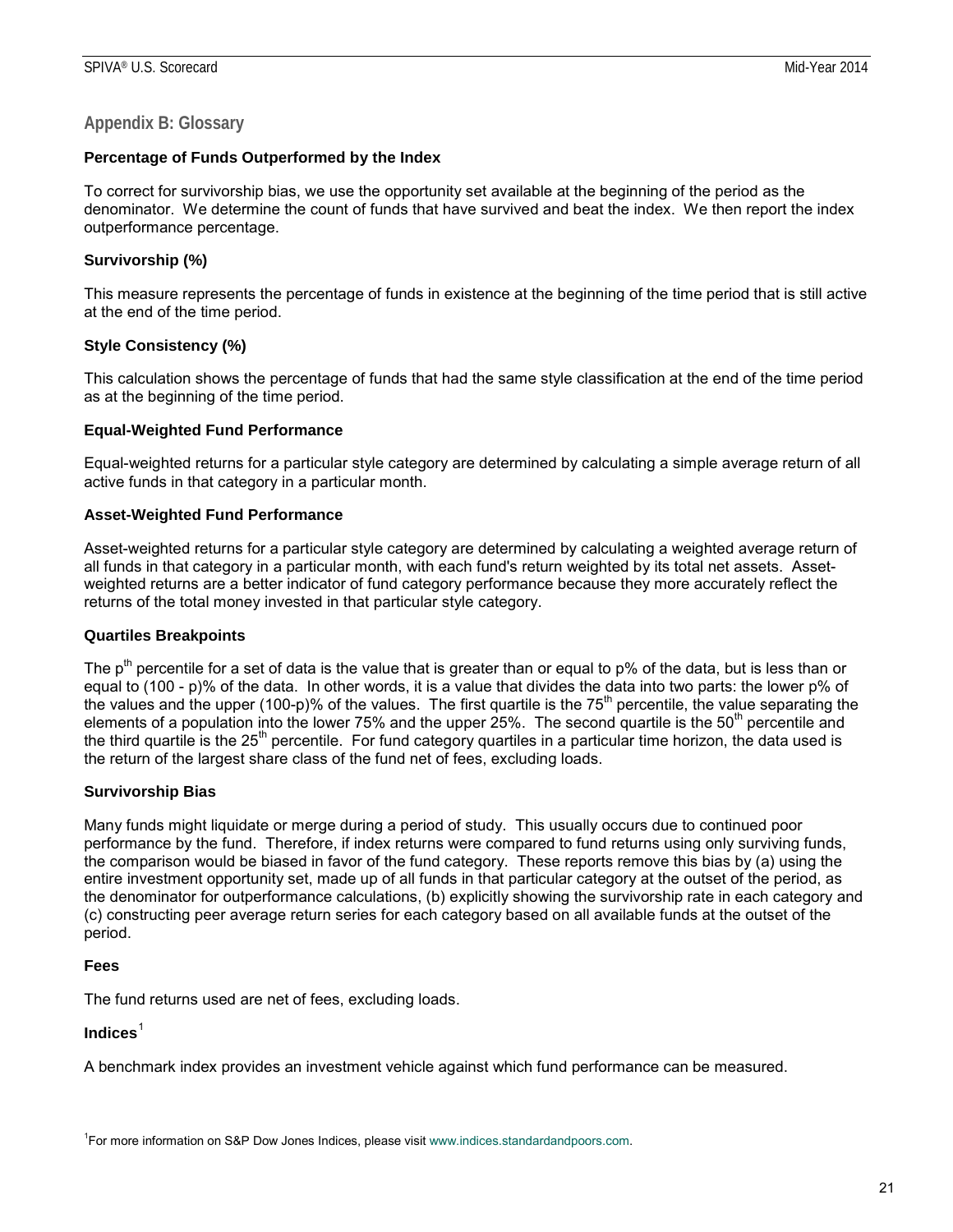**U.S. Equity**

#### **S&P 500**

Widely regarded as the best single gauge of the U.S. equities market, this market capitalization weighted index includes a representative sample of 500 leading companies in the foremost industries of the U.S. economy and provides over 80% coverage of U.S. equities.

#### **S&P MidCap 400**

This index consists of 400 mid-sized companies and covers approximately 7% of the U.S. equities market.

#### **S&P SmallCap 600**

This index consists of 600 small-cap stocks and covers approximately 3% of the U.S. equities market.

#### **S&P Composite 1500 Index**

This is a broad, market capitalization weighted index of 1500 stocks. This index is comprised of three size-based indices: the S&P 500, S&P MidCap 400 and S&P SmallCap 600, which measure the performance of large-, midand small-cap stocks, respectively. This index represents 90% of U.S. equities.

#### **S&P 500 Growth and Value Indices**

These indices form an exhaustive, multi-factor style series covering the entire market capitalization of the S&P 500. Constituents, weighted according to market capitalization, are classified as growth, value or a mix of growth and value.

#### **S&P MidCap 400 Growth and Value Indices**

These indices form an exhaustive, multi-factor style series covering the entire market capitalization of the S&P MidCap 400.

#### **S&P SmallCap 600 Growth and Value Indices**

These indices form an exhaustive, multi-factor style series covering the entire market capitalization of the S&P SmallCap 600.

#### **S&P Composite 1500 Growth and Value Indices**

These indices form an exhaustive, multi-factor style series covering the entire market capitalization of the S&P Composite 1500.

#### **S&P United States REIT Index**

This index measures the investable universe of publicly traded real estate investment trusts.

#### **International Equity**

#### **S&P Global 1200**

Capturing approximately 70% of the world's capital markets, the S&P Global 1200 is a composite of seven headline indices, many of which are accepted leaders in their regions. It includes the S&P 500 (United States), S&P Europe 350 (Europe), S&P/Topix 150 (Japan), S&P/TSX 60 (Canada), S&P/ASX All Australian 50 (Australia), S&P Asia 50 (Asia Ex-Japan) and S&P Latin America 40 (Latin America).

#### **S&P 700**

This index measures the non-United States component of the global equity markets, covering all the regions included in the S&P Global 1200 excluding the U.S. (S&P 500).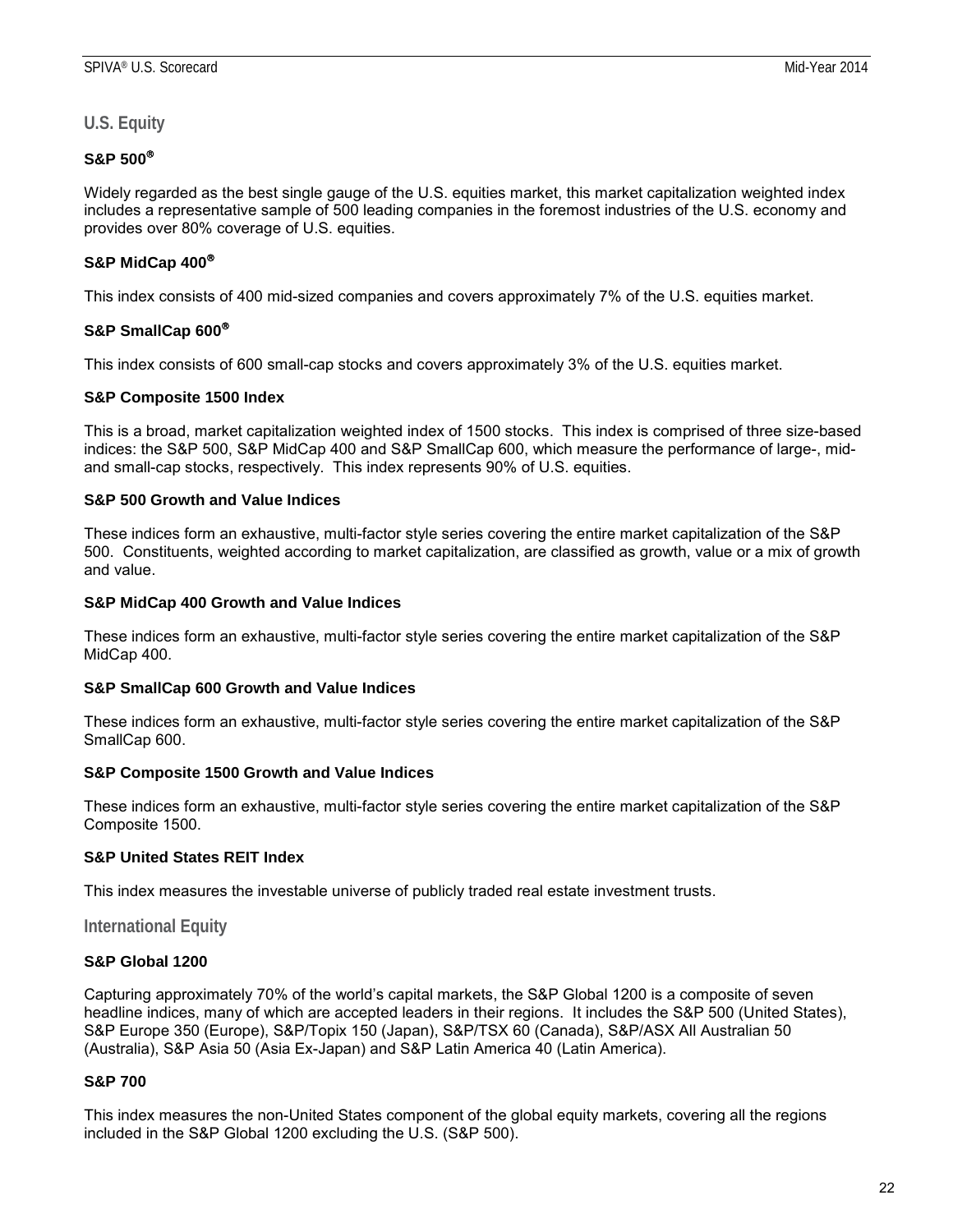#### **S&P World Ex-U.S. Small Cap**

This index represents the small-cap segment - the bottom 15% of the world's universe of institutionally investable securities excluding the U.S.

#### **S&P/IFCI Composite Index**

This index is widely recognized as a comprehensive and reliable measure of the world's emerging markets. It measures the returns of stocks that are legally and practically available to foreign investors.

**Fixed Income[2](#page-22-0)**

#### **Barclays Capital Long Government Bond Index**

This index consists of U.S. Treasury and U.S. Government agency bonds with maturities greater than ten years.

#### **Barclays Capital Intermediate Government Bond Index**

This index consists of U.S. Treasury and U.S. Government agency bonds with maturities from one to ten years.

#### **Barclays Capital 1-3 Year Government Bond Index**

This index consists of U.S. Treasury and U.S. Government agency bonds with maturities from one to three years.

#### **Barclays Capital Long Government/Credit Bond Index**

This index covers corporate and non-corporate fixed income securities that are rated investment-grade and have maturities greater than ten years.

#### **Barclays Capital Intermediate Government/Credit Bond Index**

This index covers corporate and non-corporate fixed income securities that are rated investment-grade with maturities from one to ten years.

#### **Barclays Capital 1-3 Year Government/Credit Bond Index**

This index covers corporate and non-corporate fixed income securities that are rated investment-grade and have one to three years to final maturity.

#### **Barclays Capital High Yield Bond Index**

This index includes all fixed income securities with a maximum quality rating of Ba1/BB+ (including defaulted issues), a minimum amount outstanding of US\$ 100 million and at least one year to maturity.

#### **Barclays Capital Brothers Mortgage-Backed Securities Index**

This index includes 15- and 30-year fixed-rate securities backed by mortgage pools of the Government National Mortgage Association (GNMA), Federal Home Loan Mortgage Corporation (FHLMC) and Federal National Mortgage Association (FNMA)

#### **Barclays Capital Global Aggregate Bond Index**

This index covers the most liquid portion of the global investment-grade fixed-rate bond market, including government, credit and collateralized securities.

#### **Barclays Capital Emerging Markets Index**

This index includes fixed- and floating-rate USD-denominated debt from emerging markets.

<span id="page-22-0"></span> ${}^{2}$ Barclays Capital Fixed Income Indices were formerly the Lehman Brothers Indices.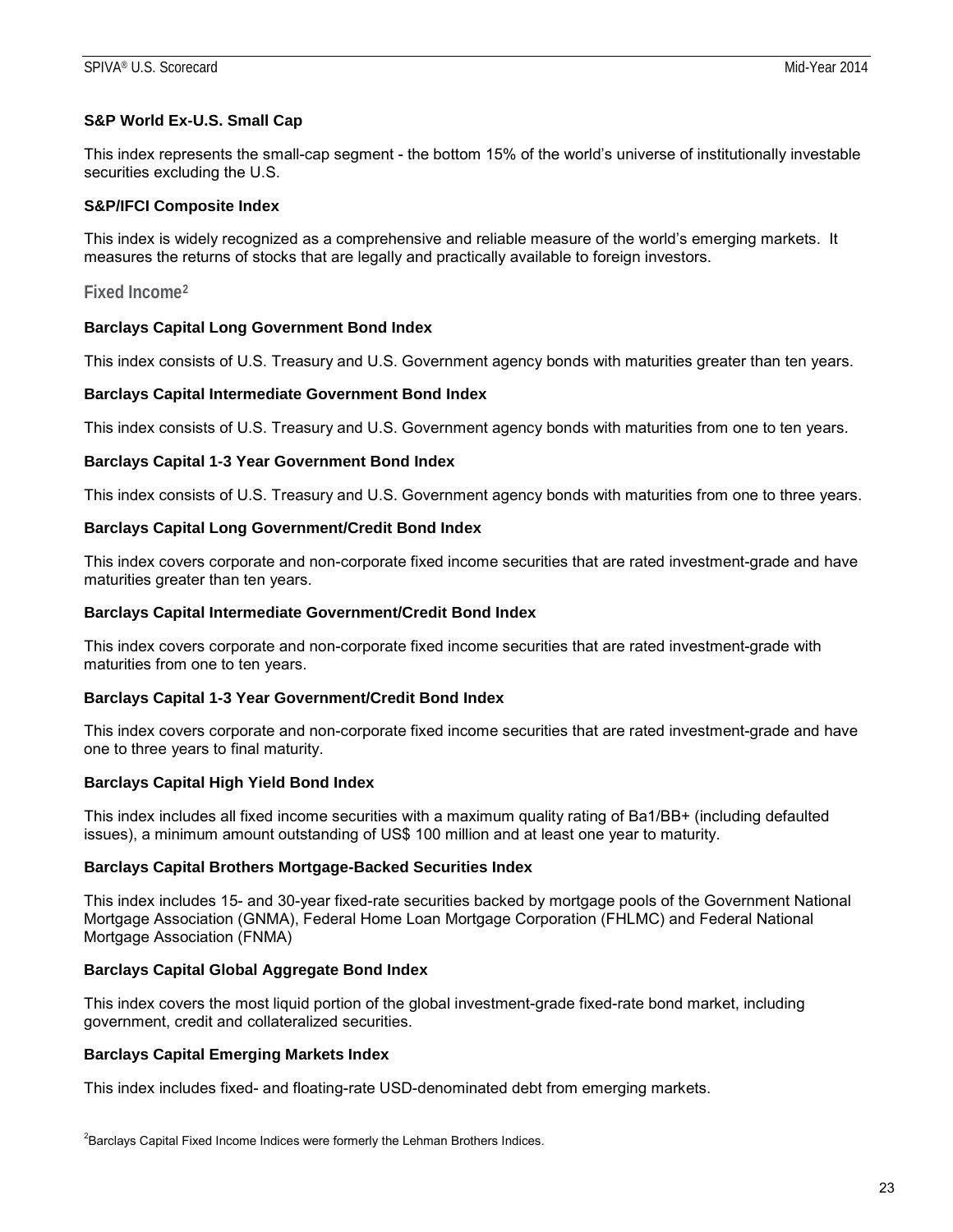#### **S&P National AMT-Free Municipal Bond Index**

This index is a broad, comprehensive, market value-weighted index designed to measure the performance of the investment–grade U.S. municipal bonds that are exempt from the Alternative Minimum Tax.

#### **S&P California AMT-Free Municipal Bond Index**

This index is designed to measure the performance of the investment–grade California municipal bonds that are exempt from the Alternative Minimum Tax.

#### **S&P New York AMT-Free Municipal Bond Index**

This index is designed to measure the performance of the investment–grade New York bonds that are exempt from the alternative minimum tax.

# **Index Research & Design Contact Information**

| <b>Global Head</b>     |                           |
|------------------------|---------------------------|
| Keith Loggie           | keith.loggie@spdji.com    |
| <b>New York</b>        |                           |
| Vishal Arora           | Vishal.arora@spdji.com    |
| Phillip Brzenk         | phillip.brzenk@spdji.com  |
| Qing Li                | qing.li@spdji.com         |
| Berlinda Liu           | berlinda.liu@spdji.com    |
| Aye Soe                | aye.soe@spdji.com         |
| Peter Tsui             | peter.tsui@spdji.com      |
|                        |                           |
| <b>Beijing</b>         |                           |
| Liyu Zeng              | liyu.zeng@spdji.com       |
|                        |                           |
| <b>Hong Kong</b>       |                           |
| Priscilla Luk          | priscilla.luk@spdji.com   |
|                        |                           |
| India                  |                           |
| <b>Utkarsh Agrawal</b> | utkarsh.agrawal@spdji.com |
|                        |                           |
| London                 |                           |
| Sunjiv Mainie          | sunjiv.mainie@spdji.com   |
| Daniel Ung             | daniel.ung@spdji.com      |

**Like What You Read? [Sign up](http://www.spindices.com/registration)** to receive updates on a broad range of index-related topics and complimentary events brought to you by S&P Dow Jones Indices.